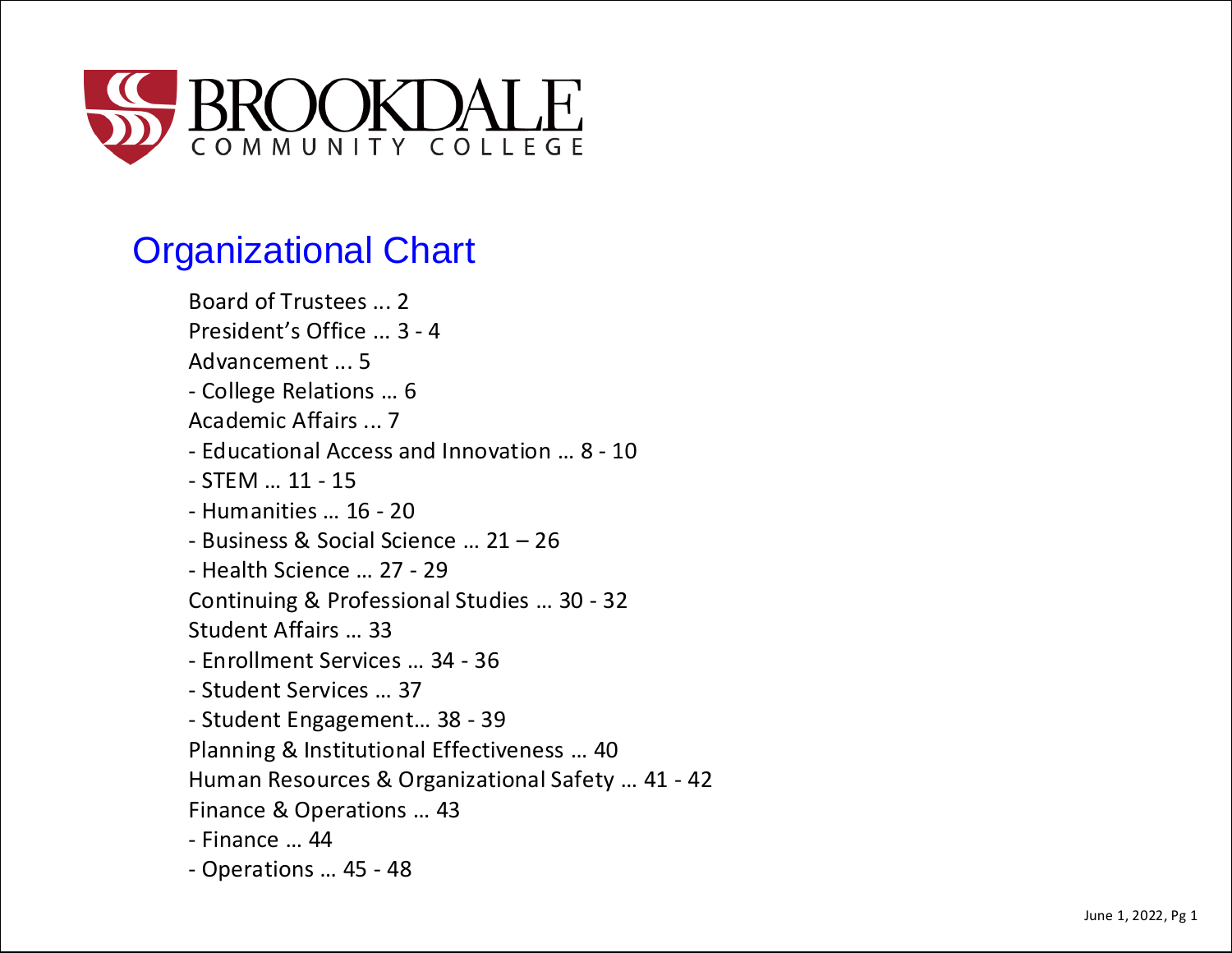## **BROOKDALE COMMUNITY COLLEGE Board of Trustees**



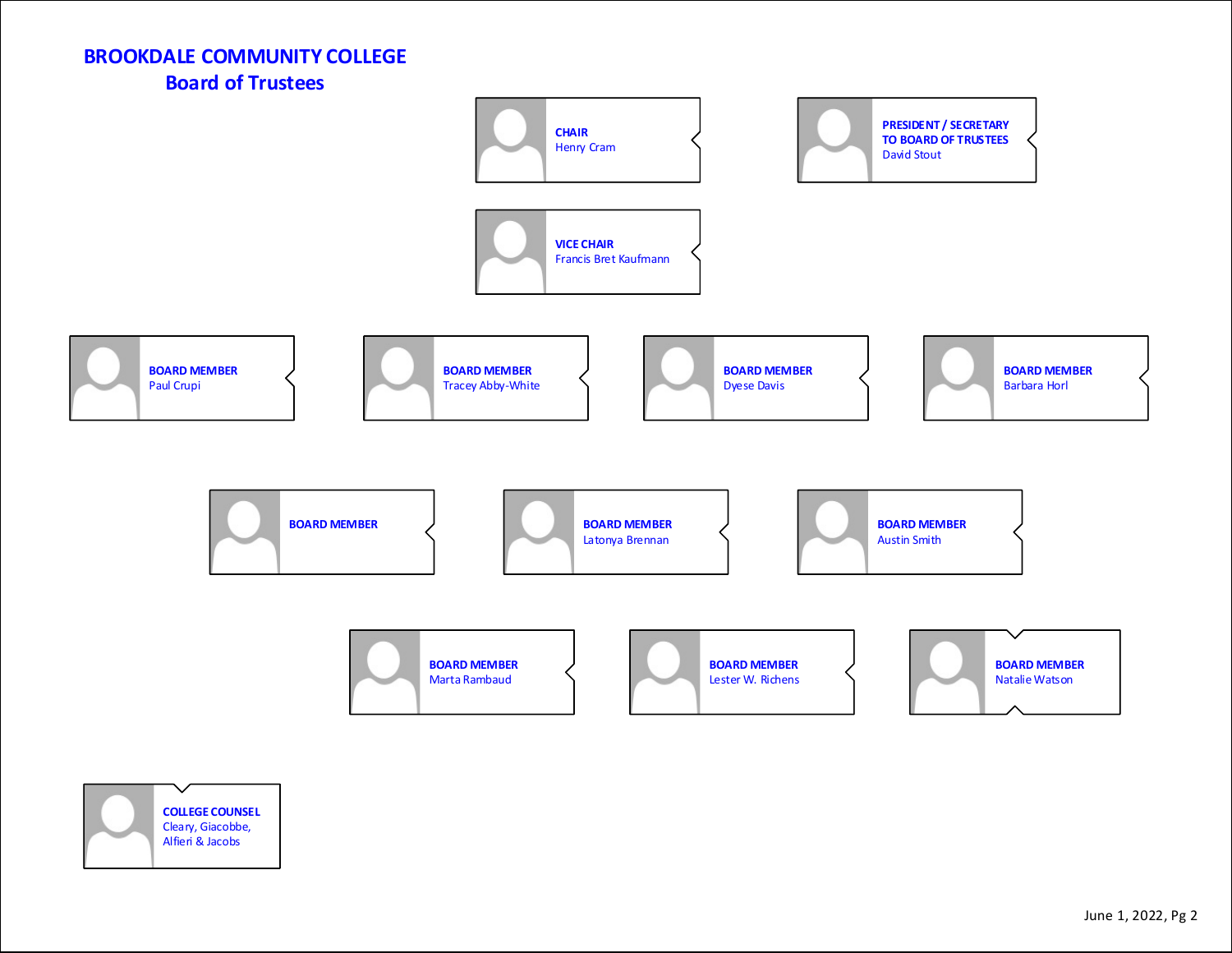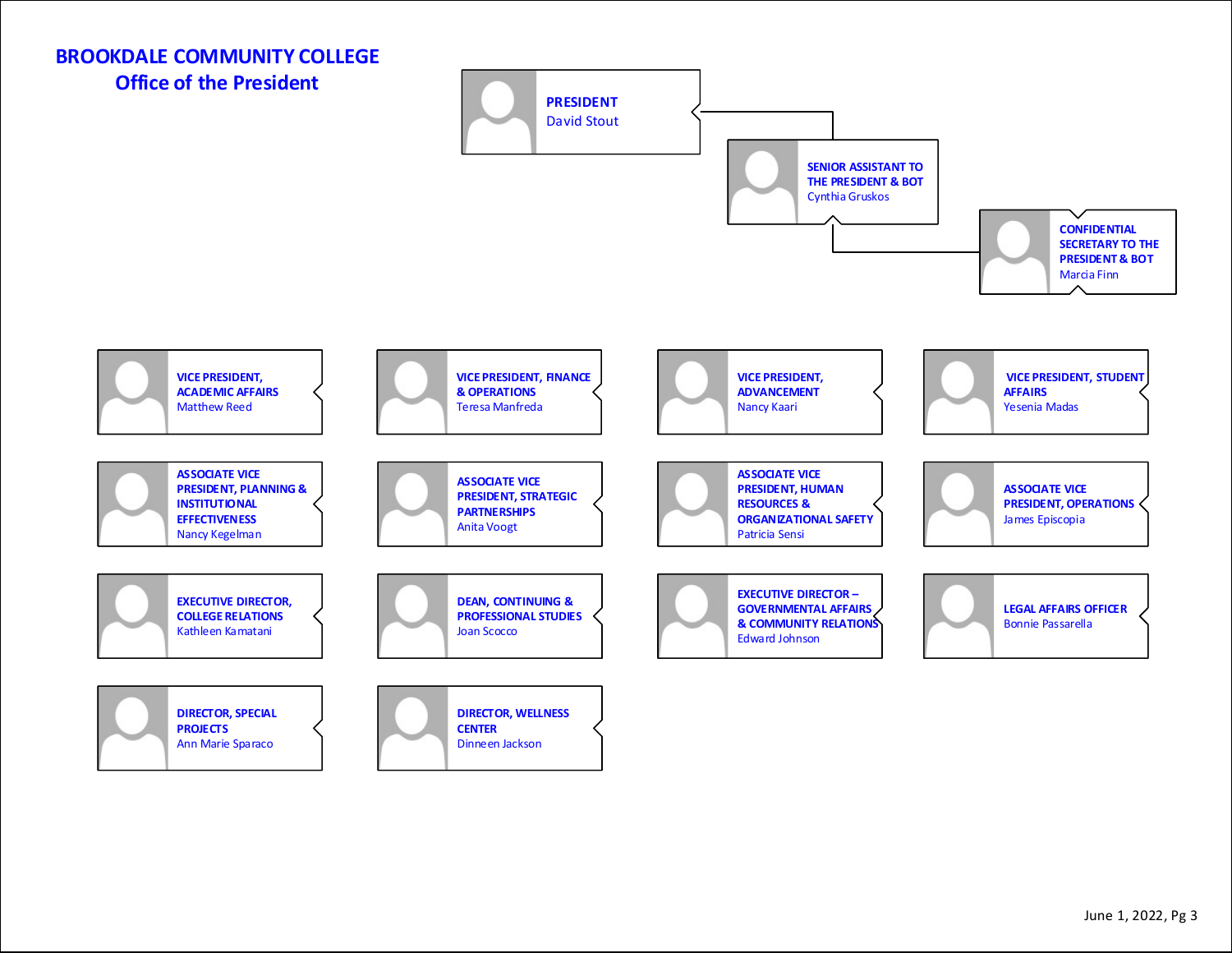**Pandemic Response Task Force**

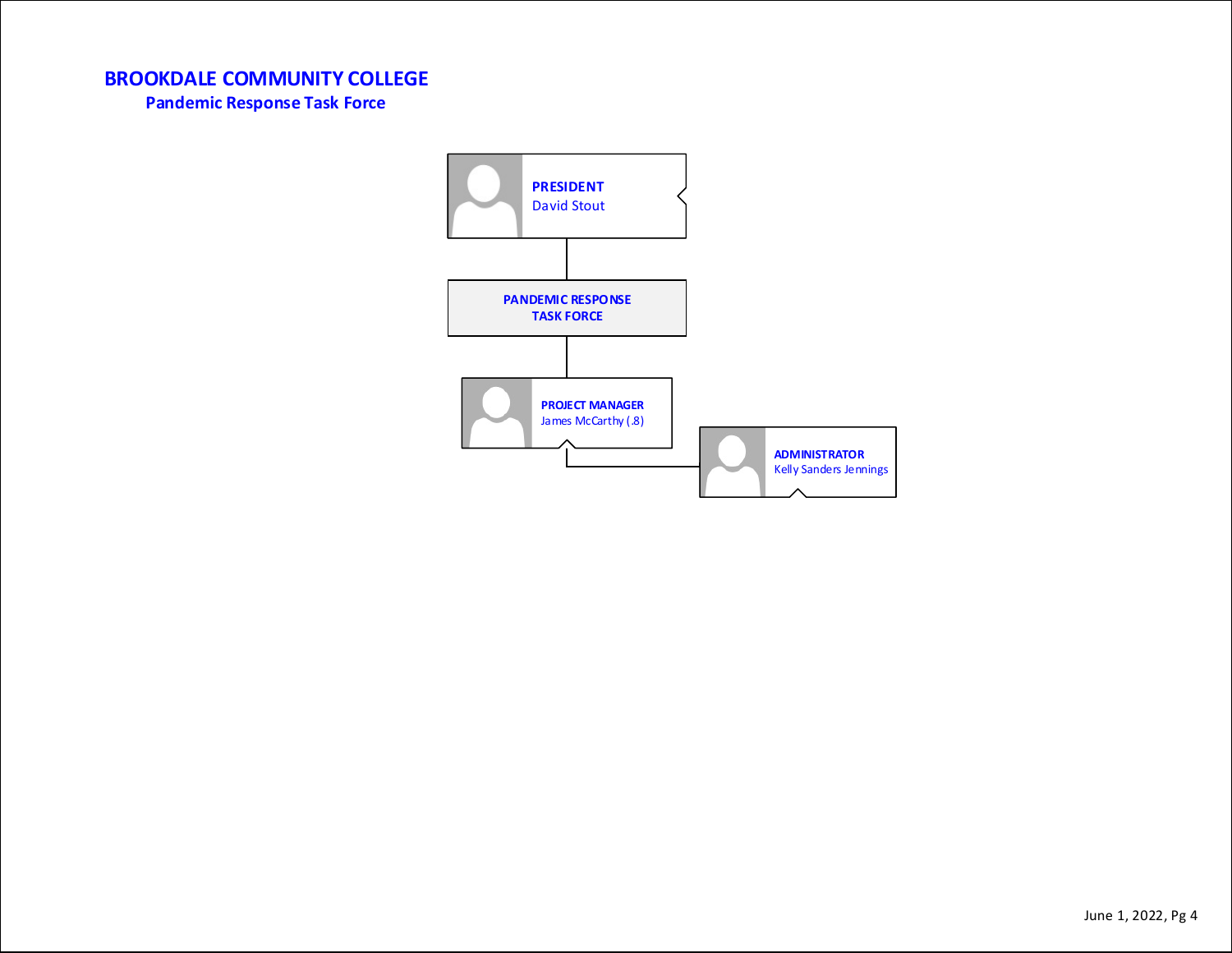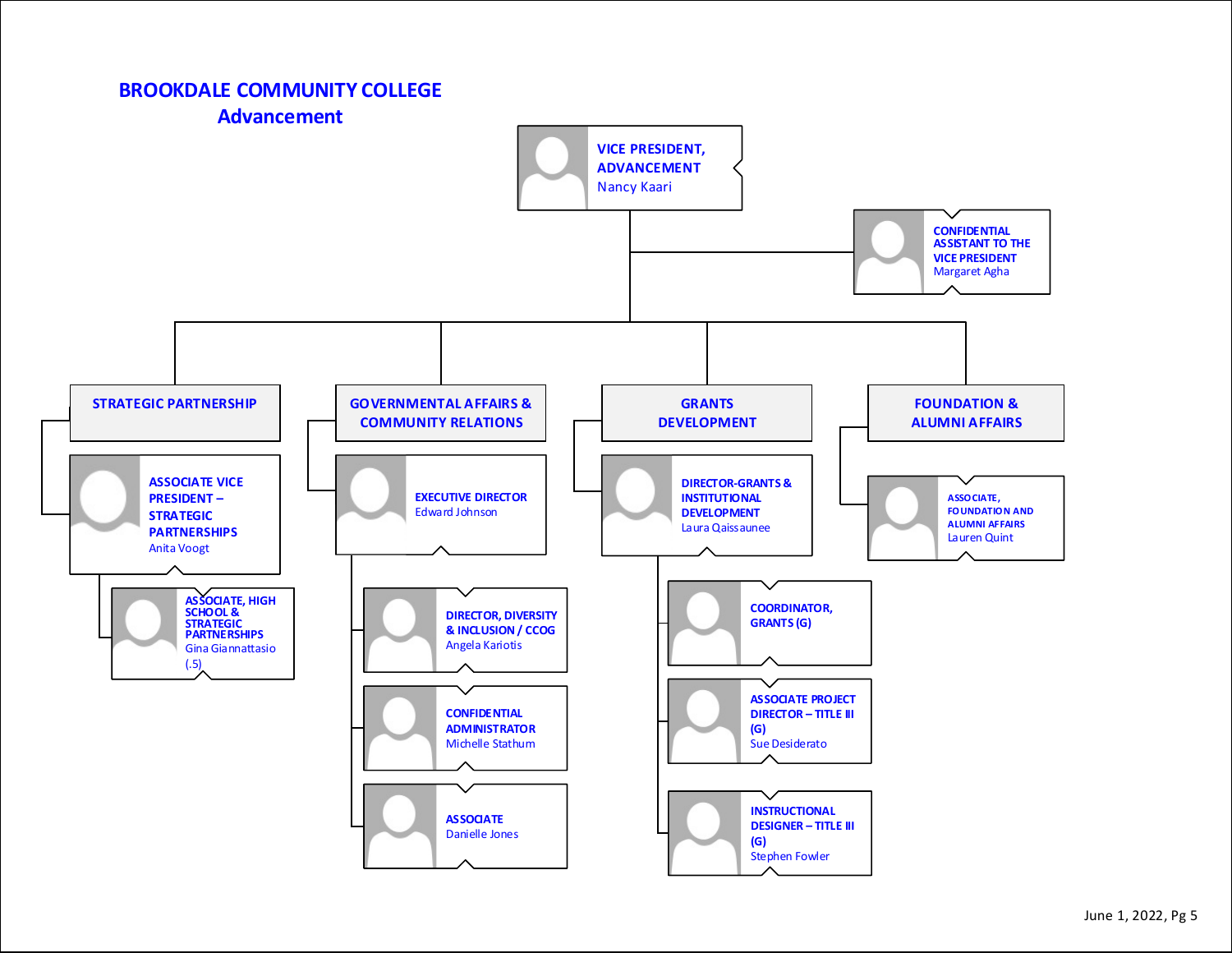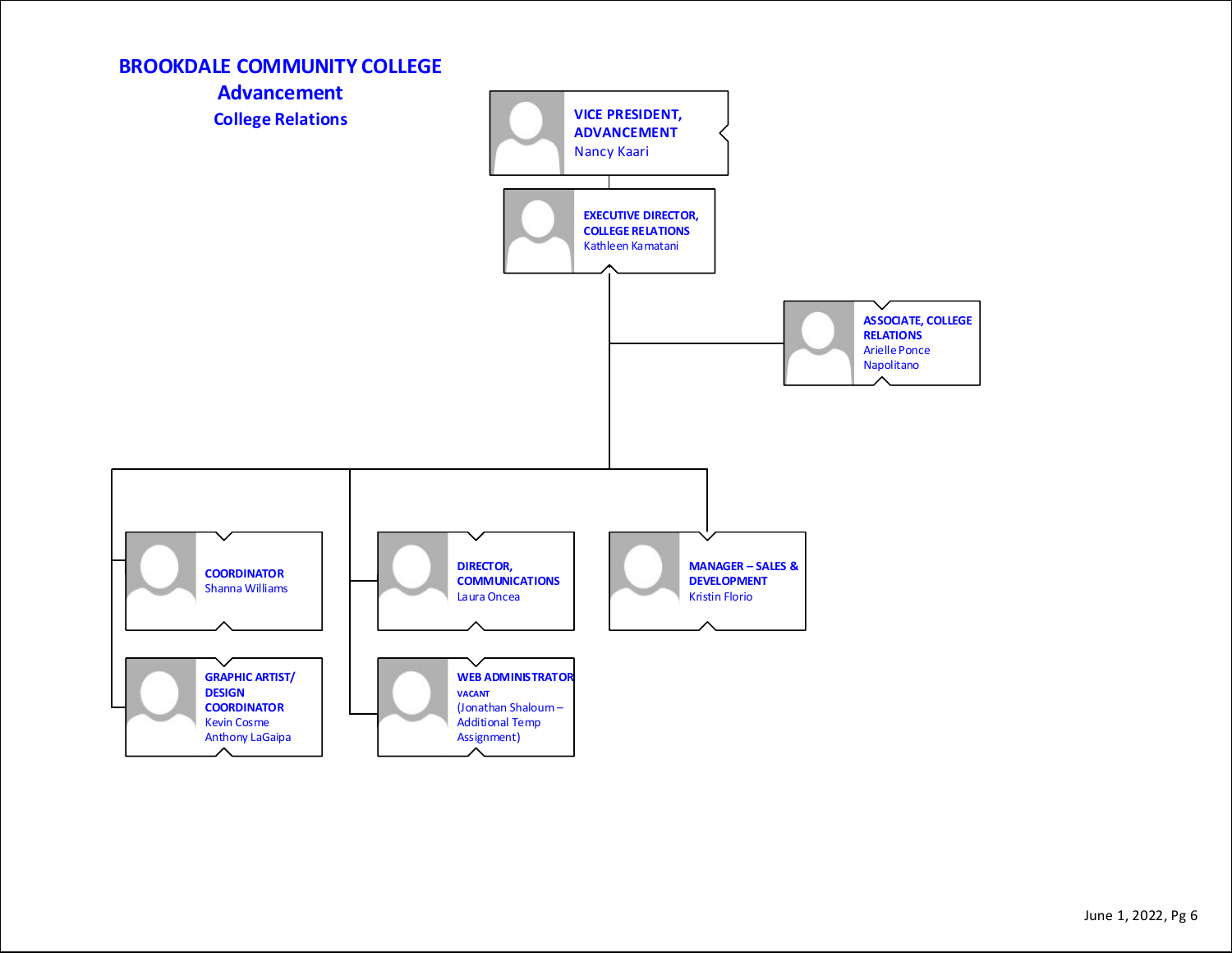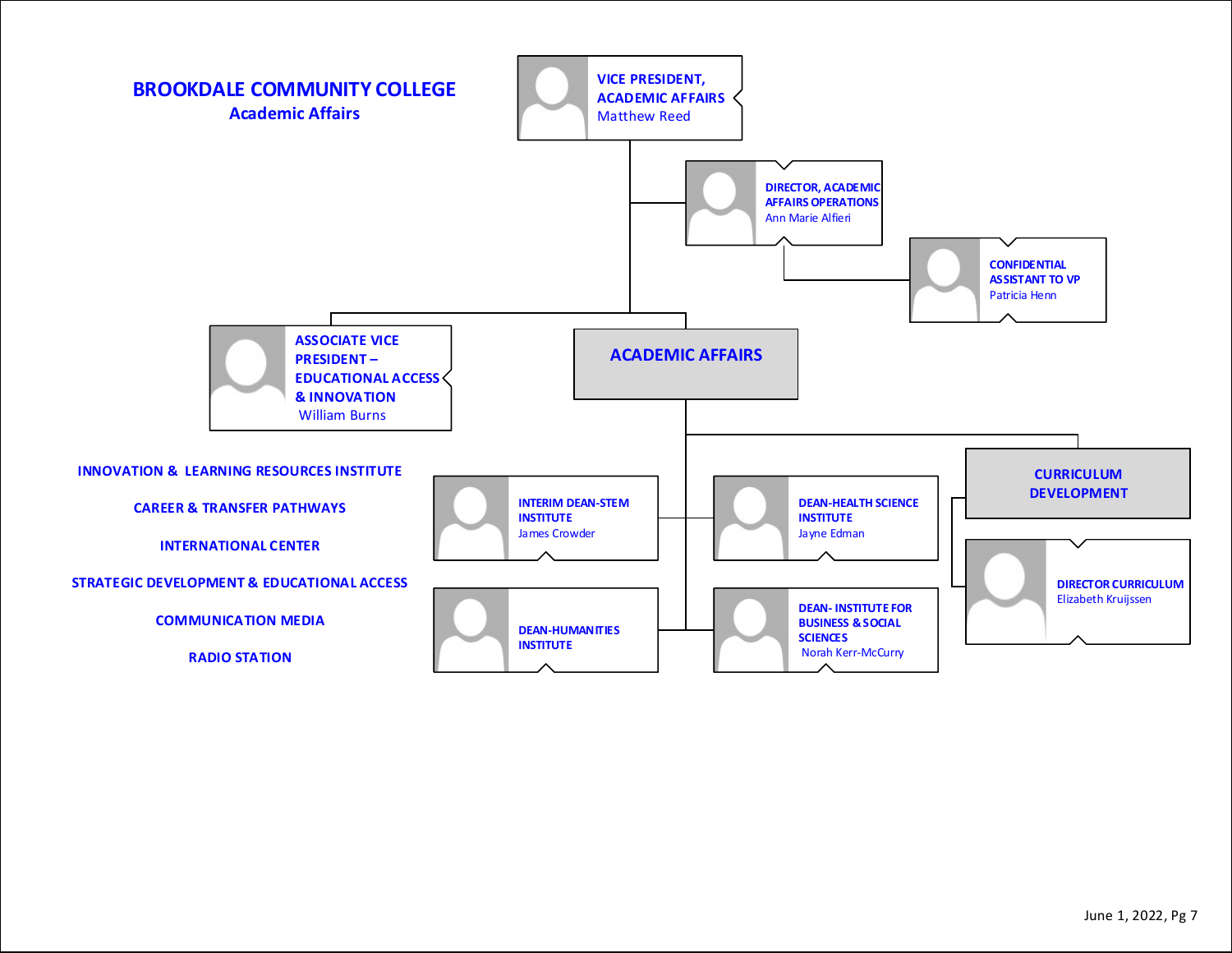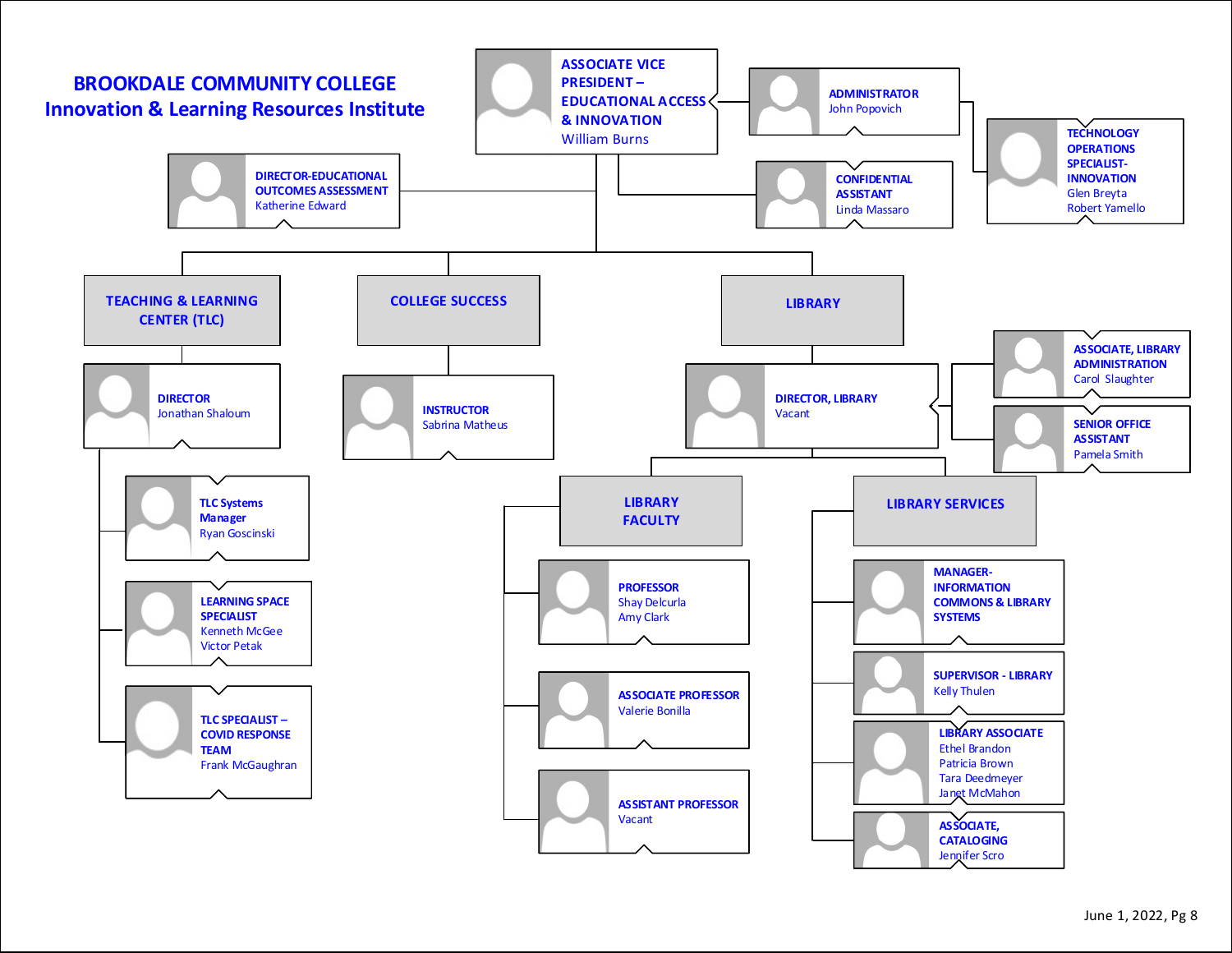## **BROOKDALE COMMUNITY COLLEGE Career and Transfer Pathway**

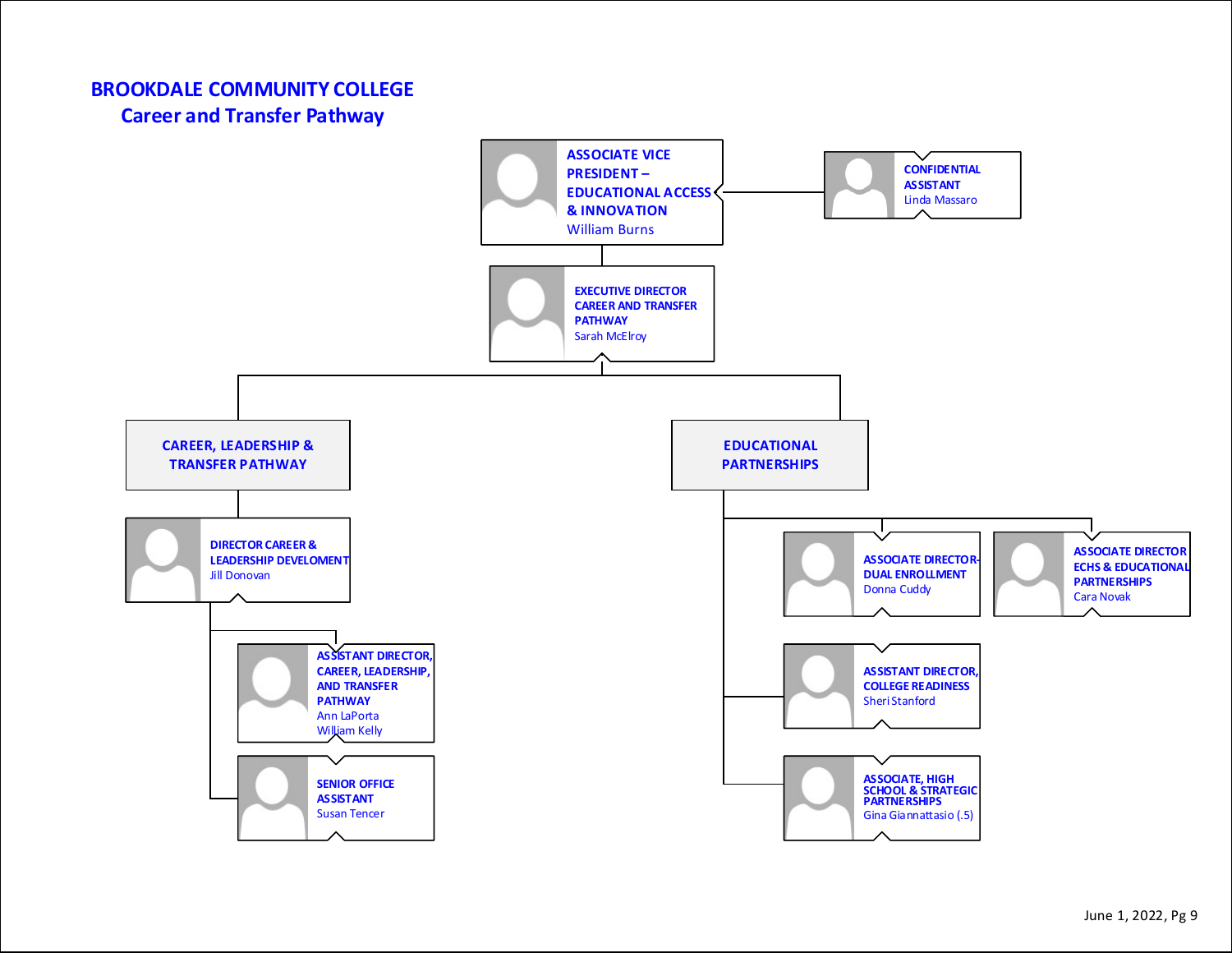**Educational Access & Innovation**

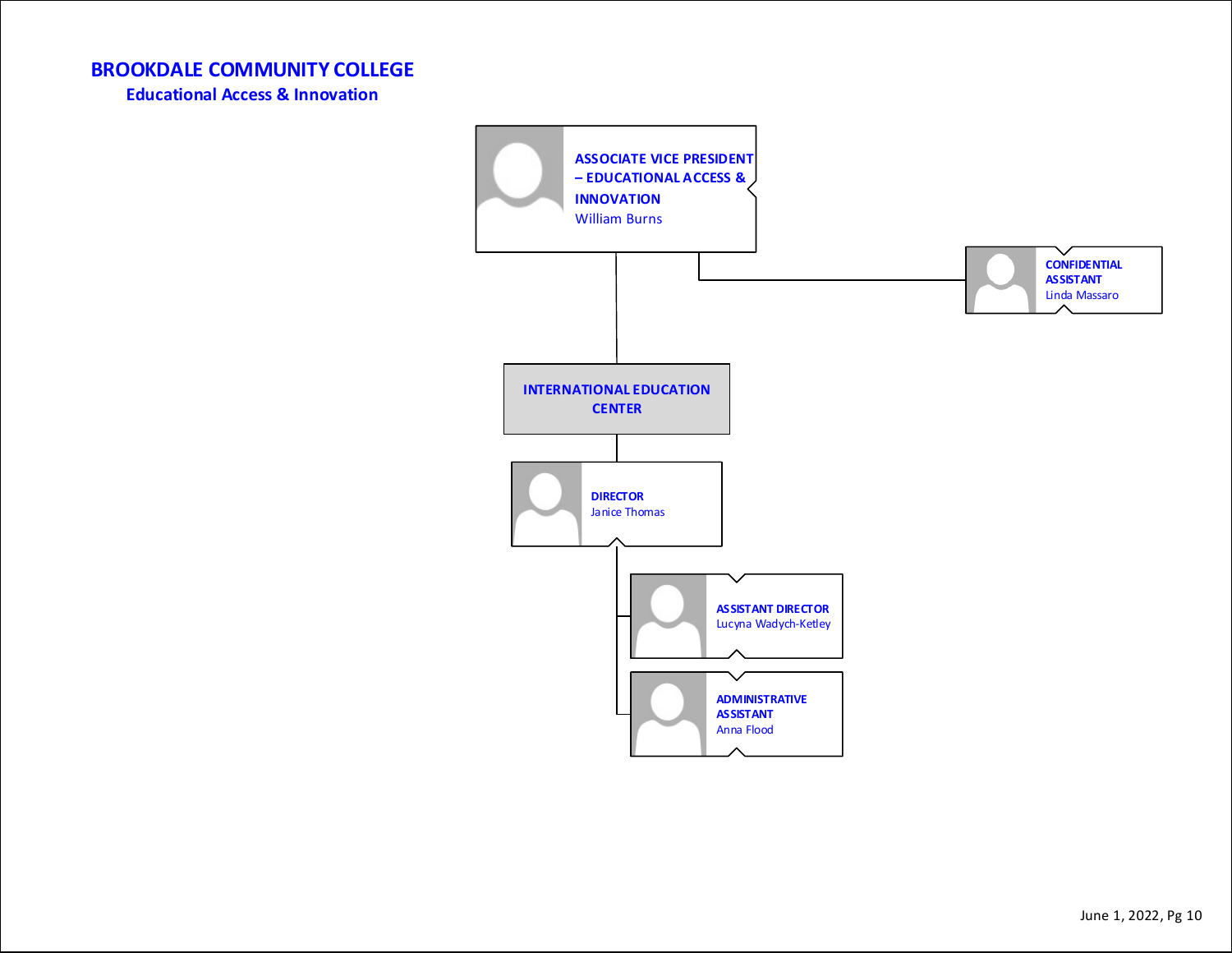#### **Communication Media Radio Station**

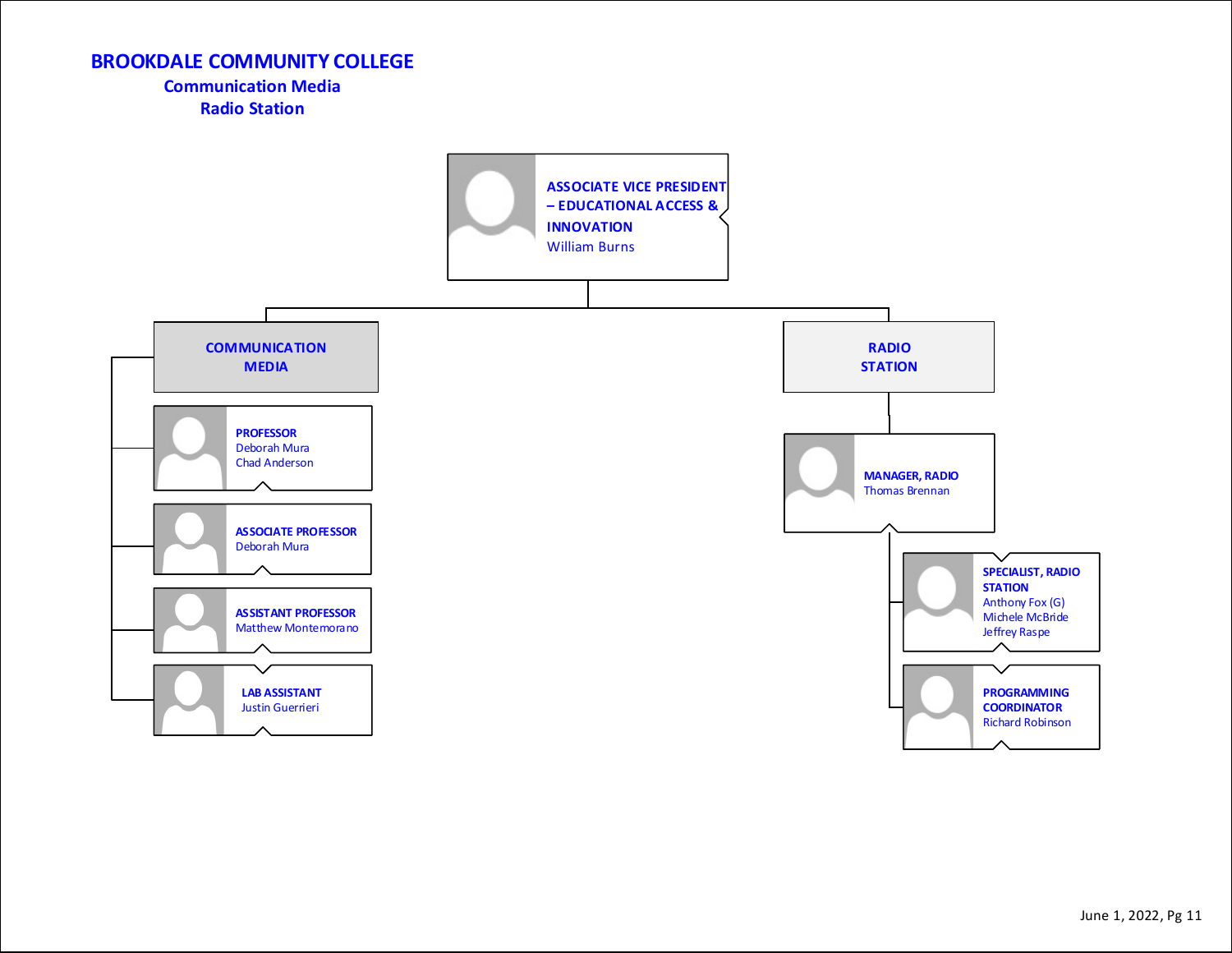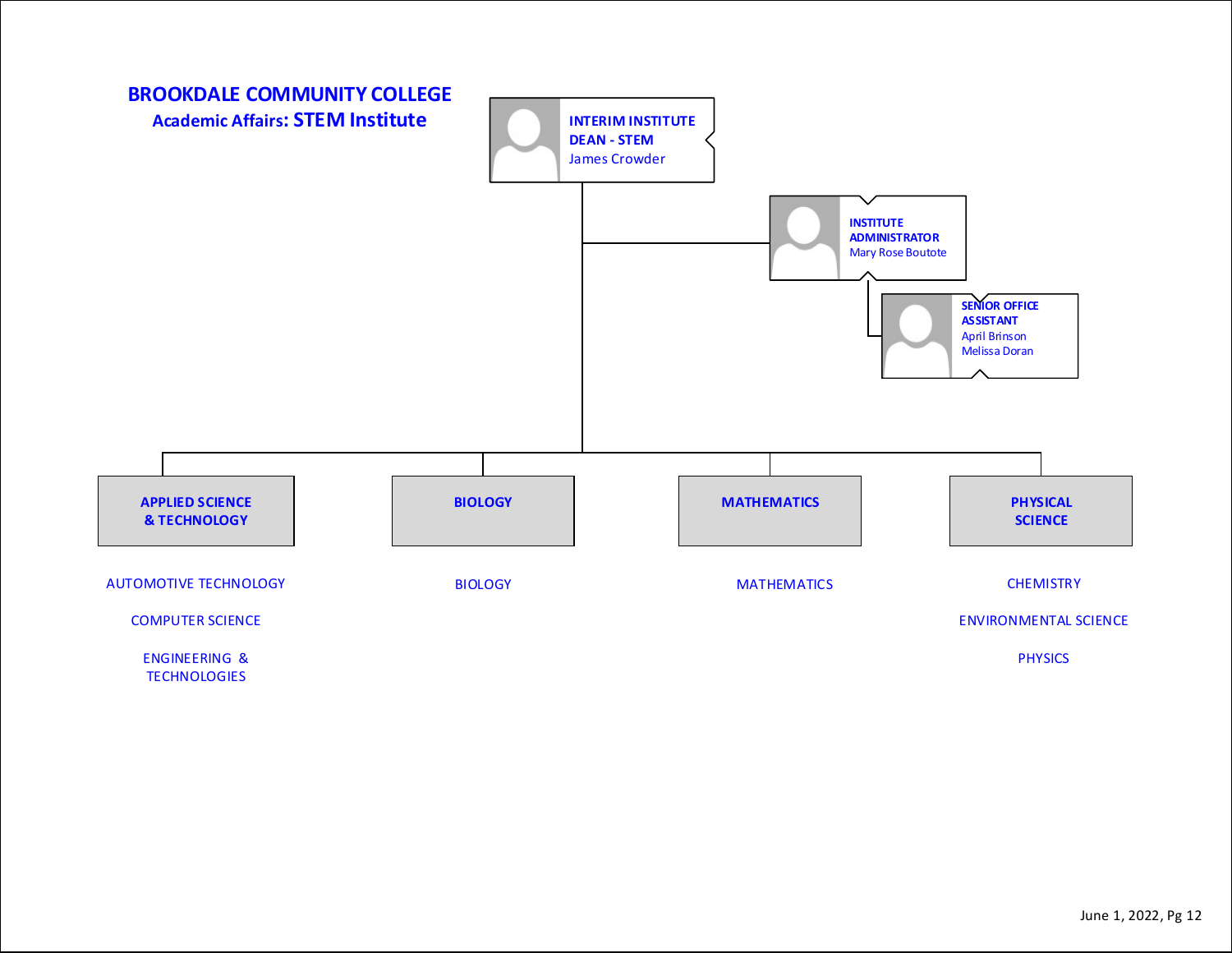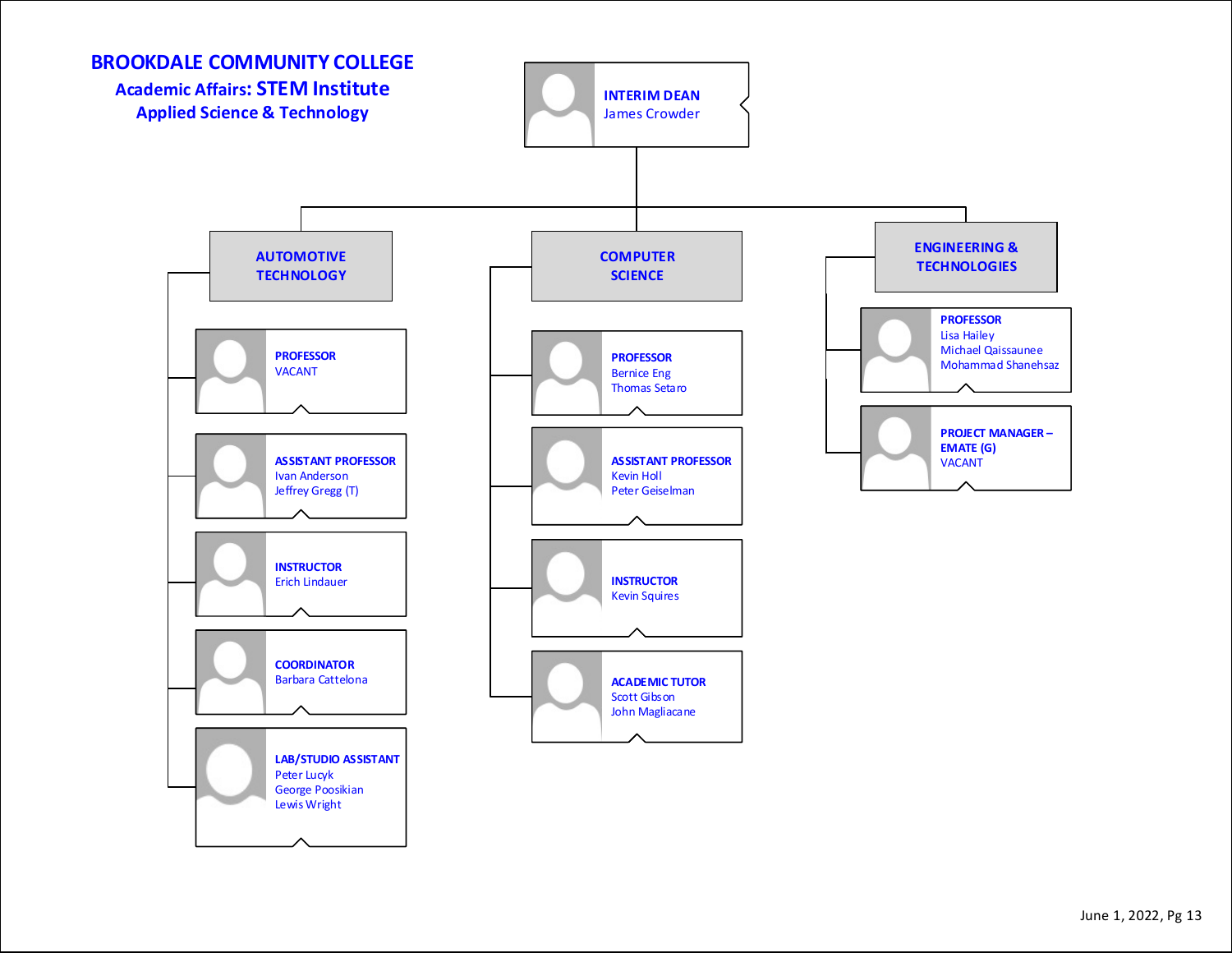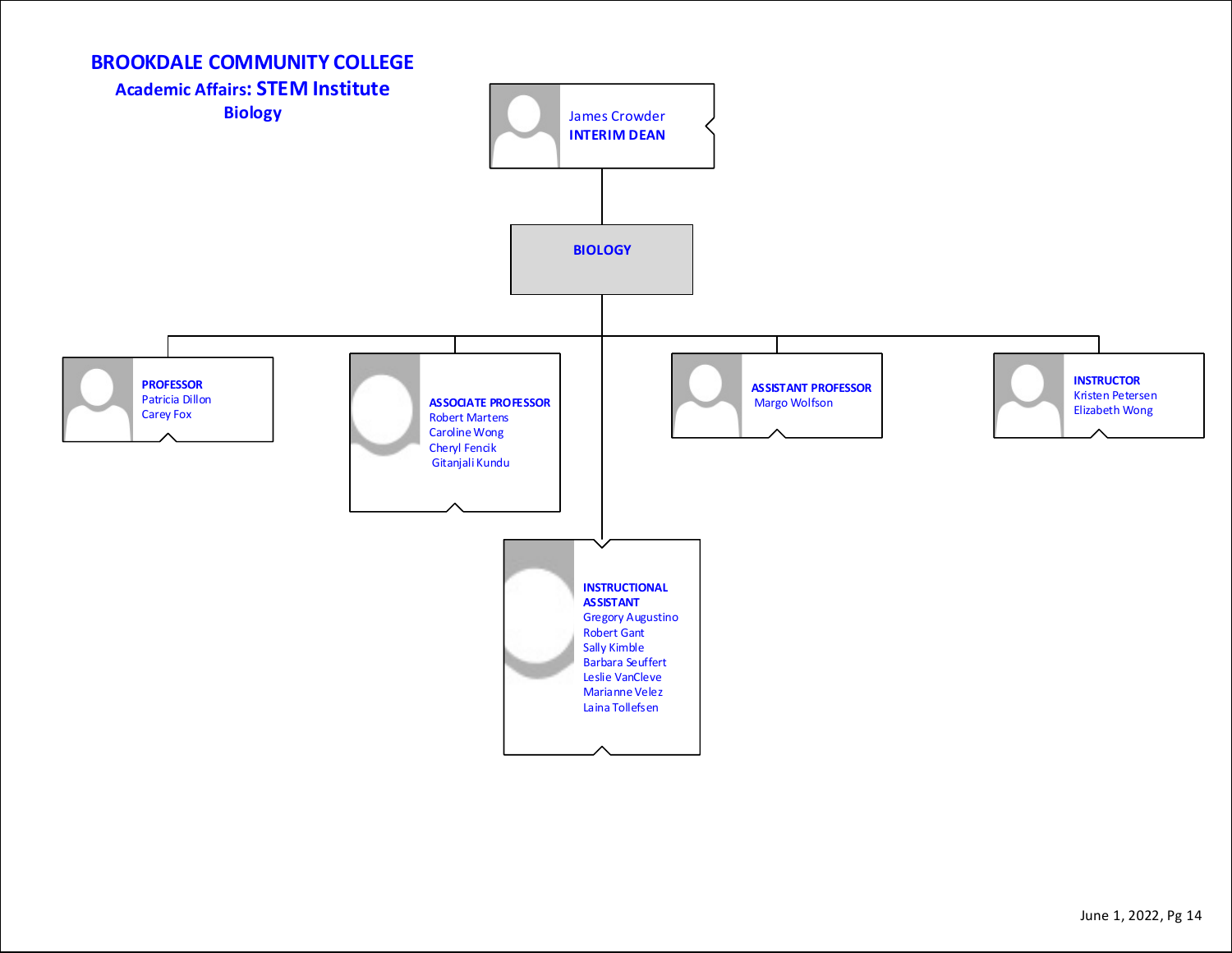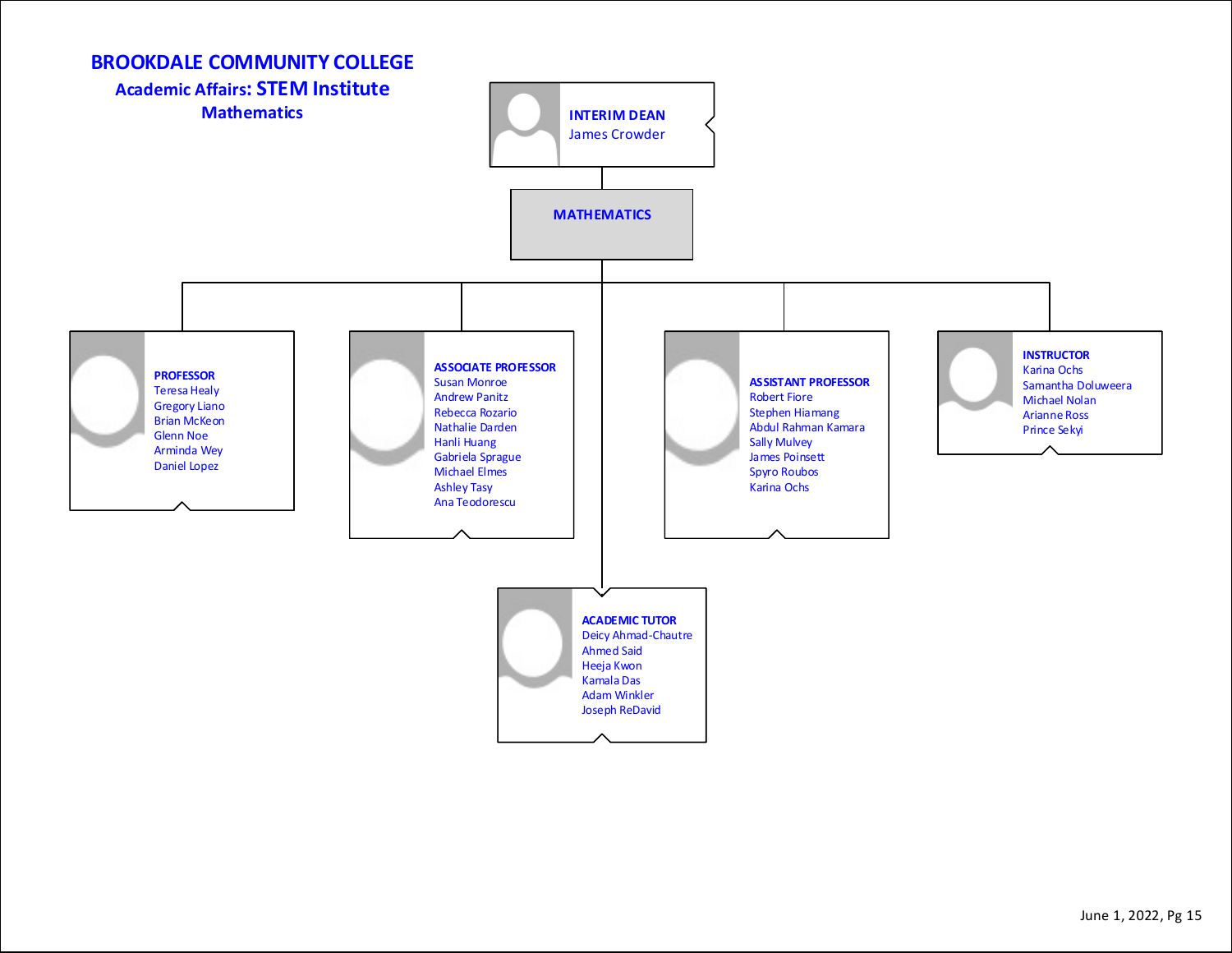

#### June 1, 2022, Pg 16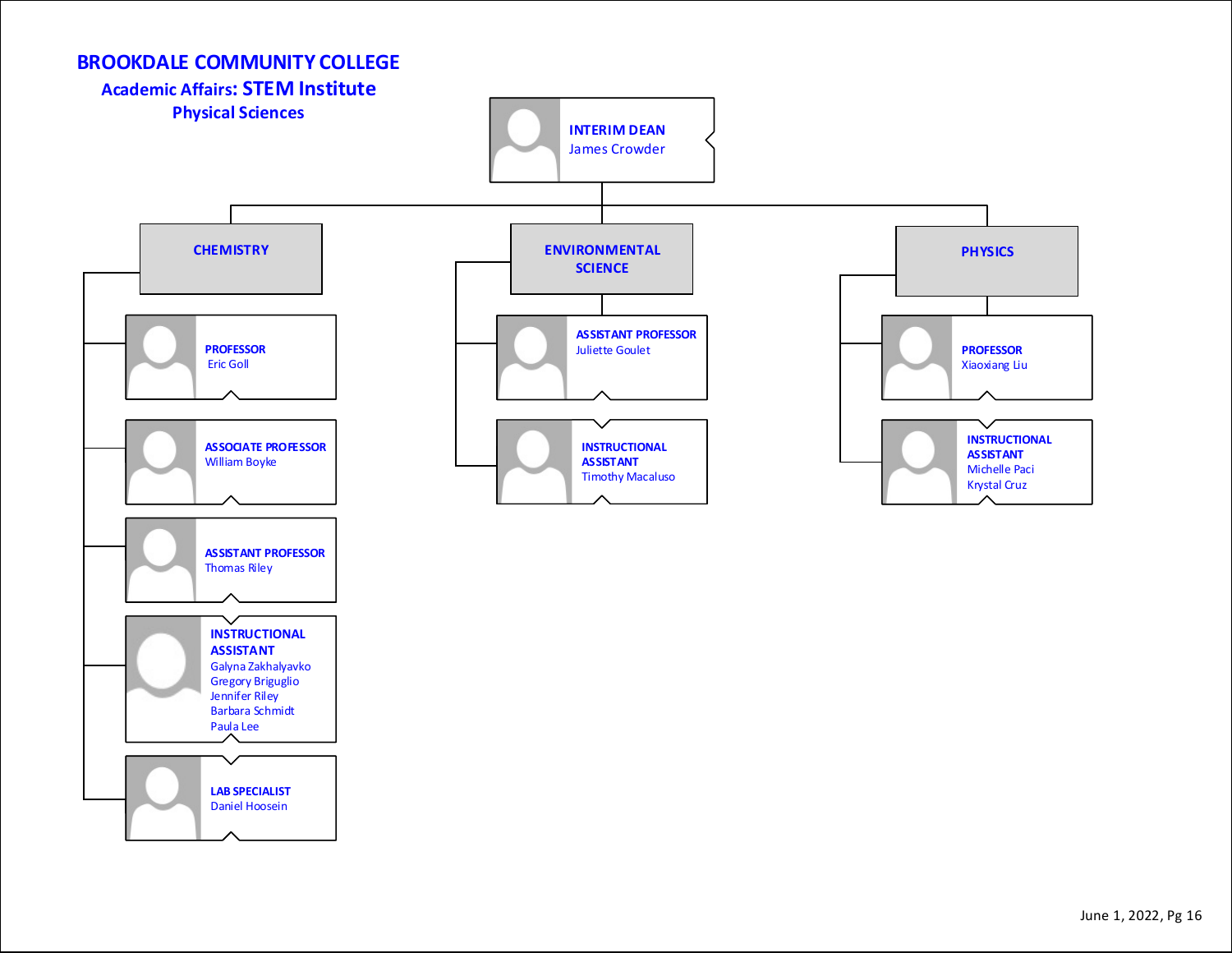

MUSIC

**THEATER**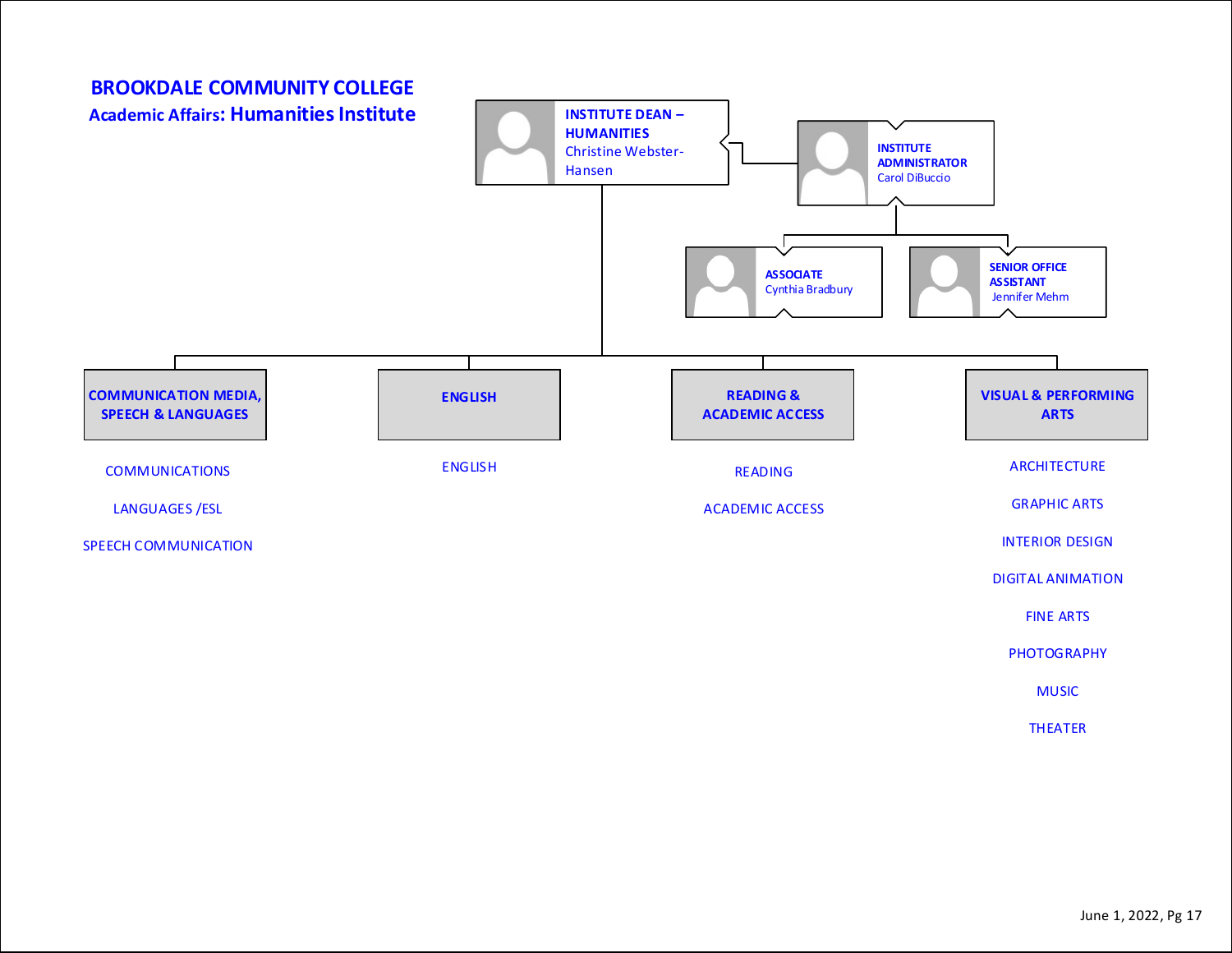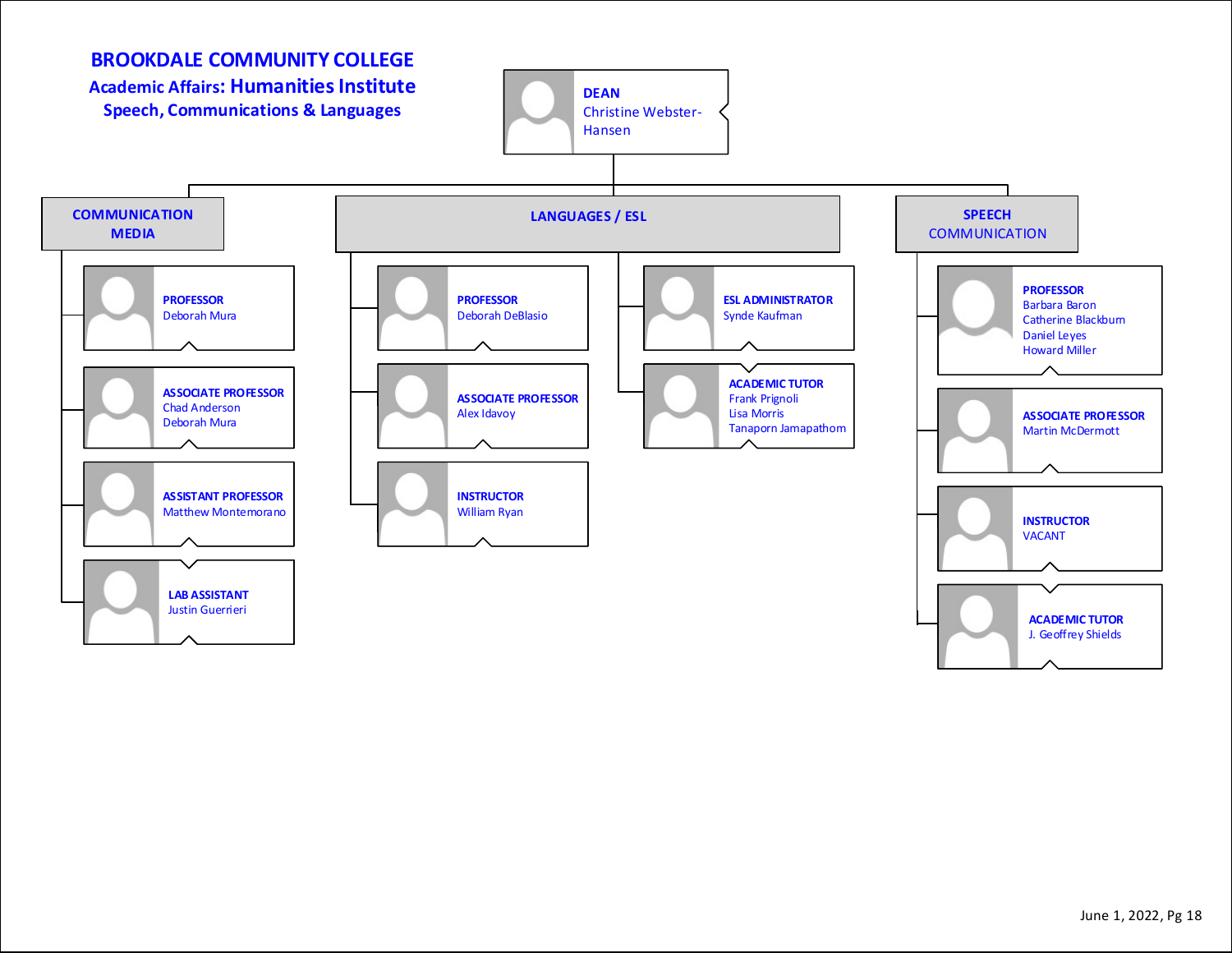![](_page_18_Figure_0.jpeg)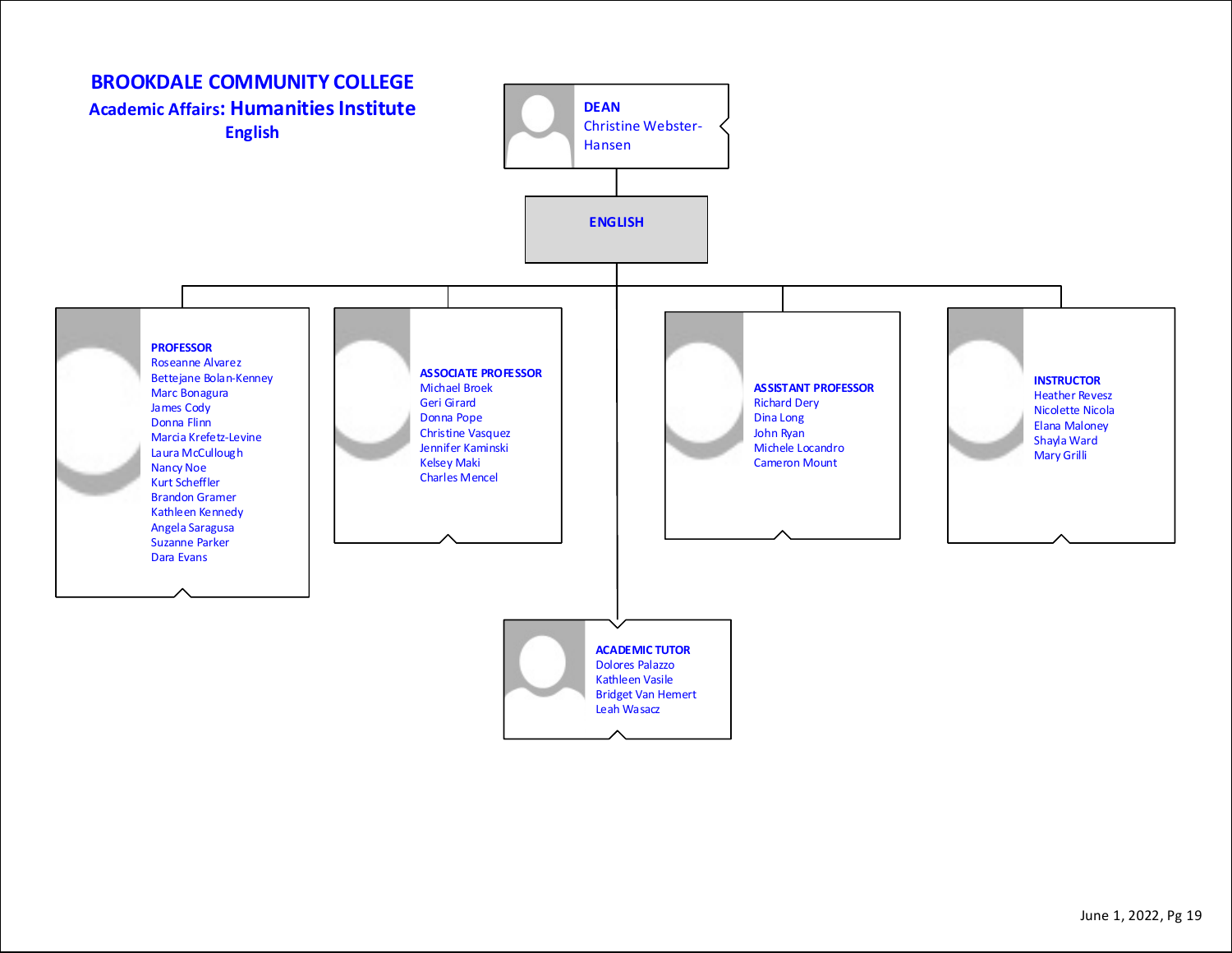**Academic Affairs: Humanities Institute**

![](_page_19_Figure_2.jpeg)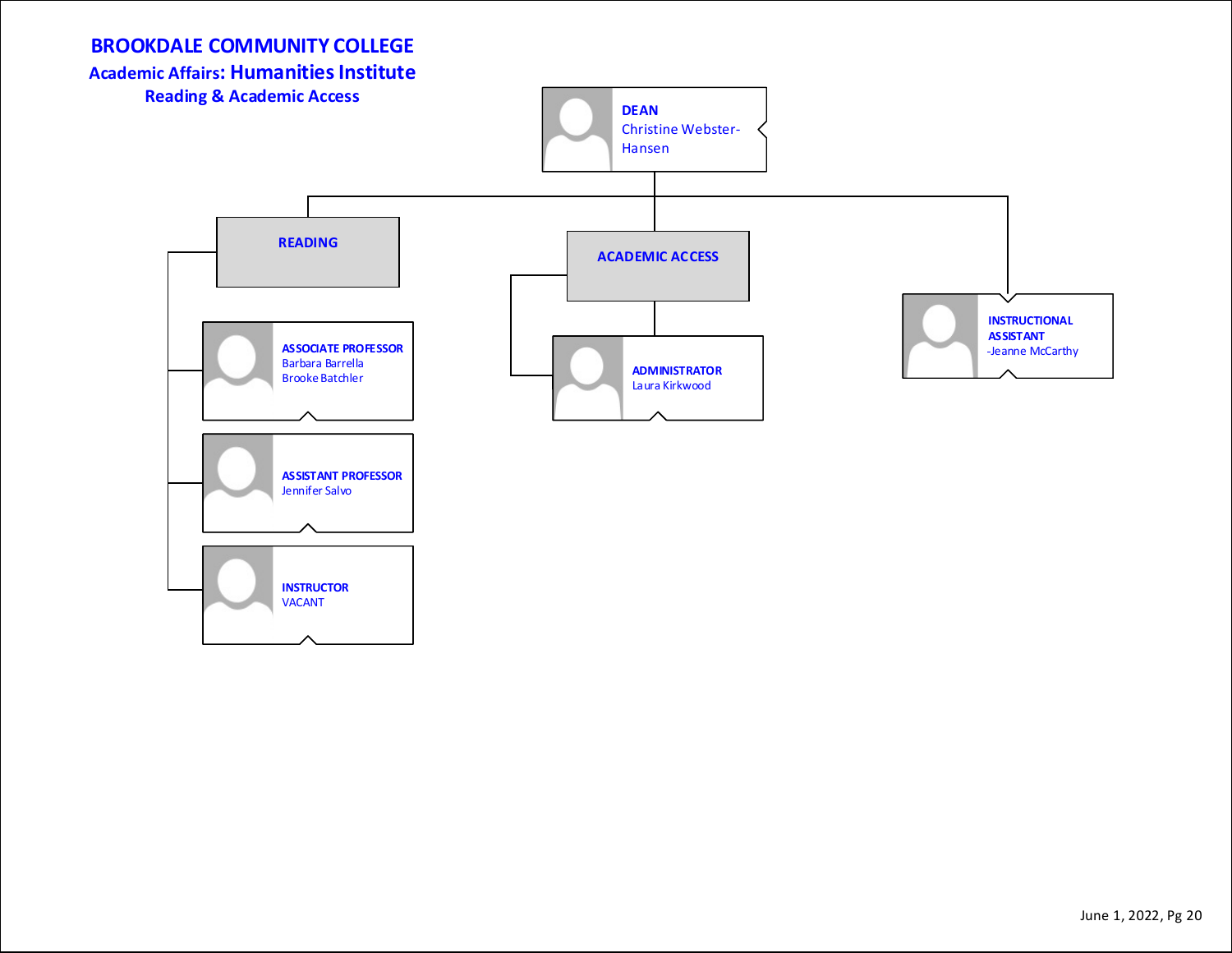![](_page_20_Figure_0.jpeg)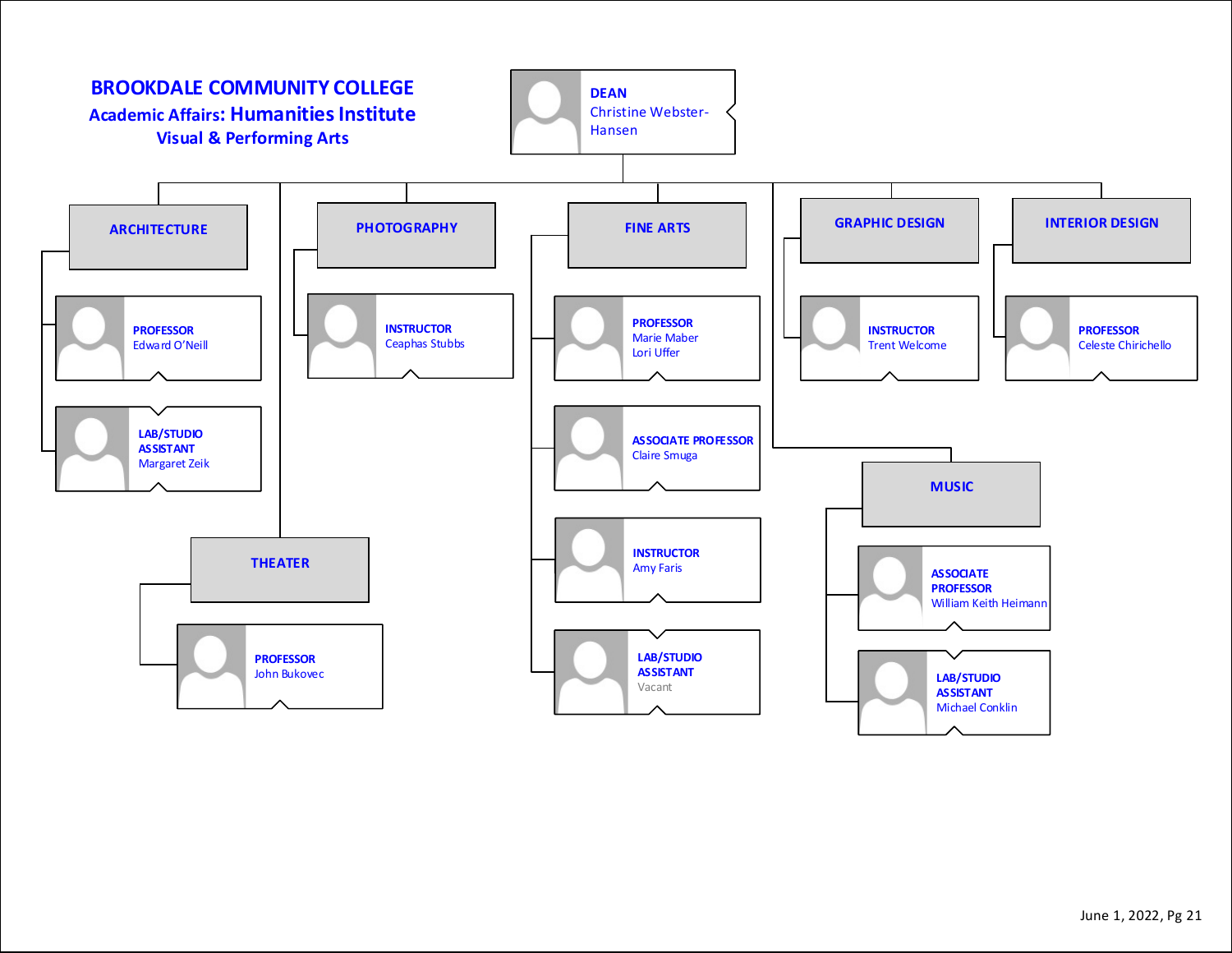![](_page_21_Figure_0.jpeg)

MARKETING/FASHION MECHANDISING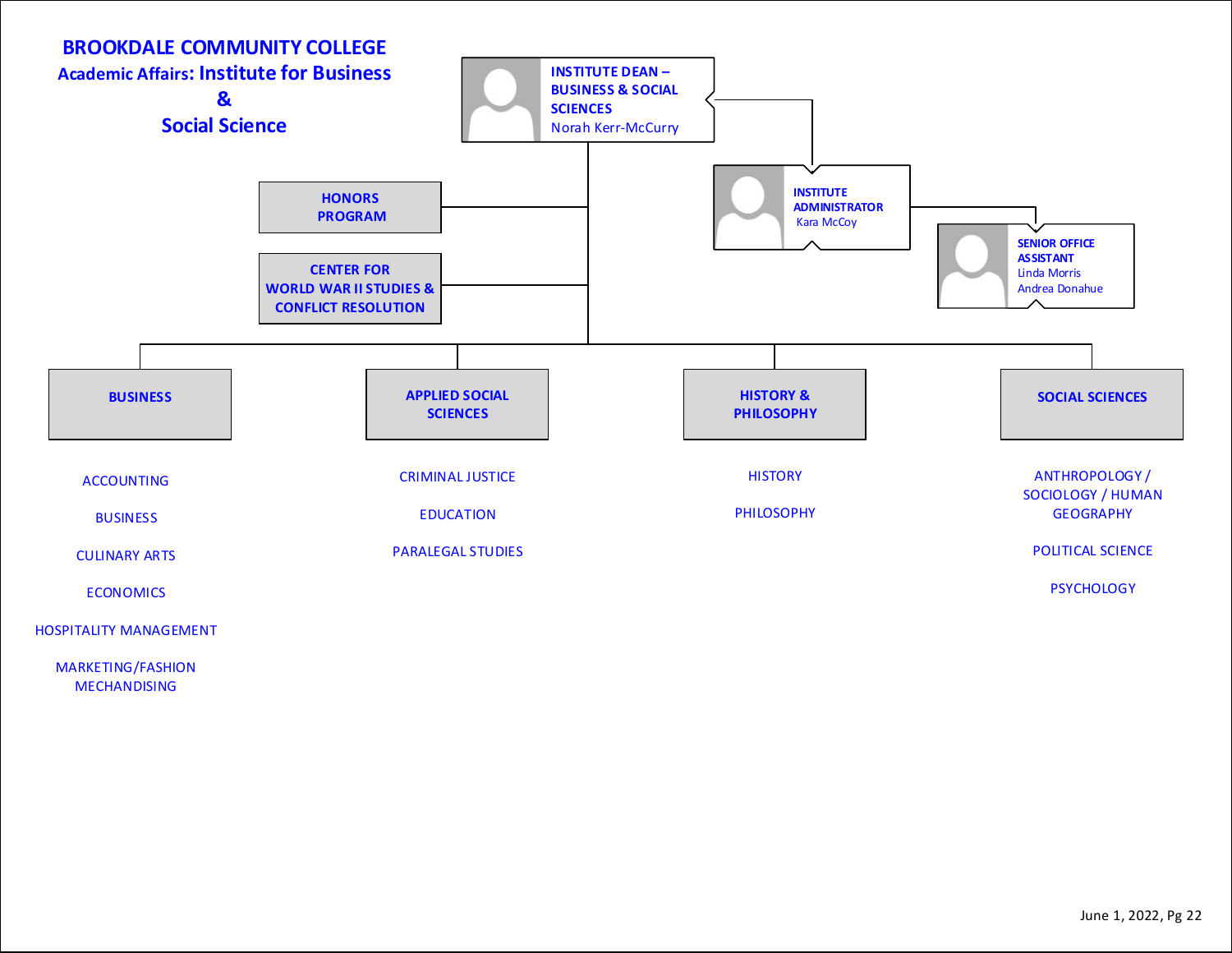![](_page_22_Figure_0.jpeg)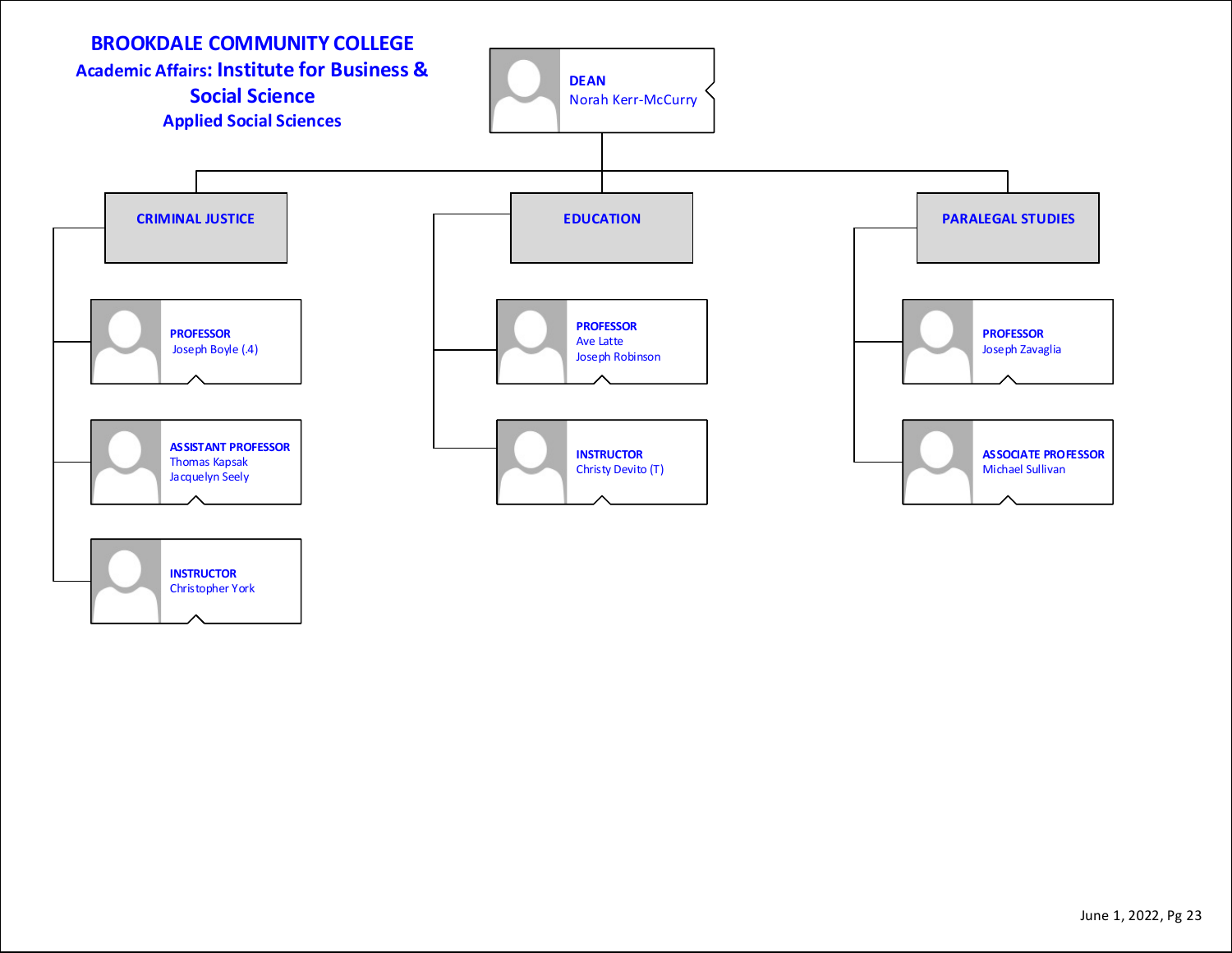![](_page_23_Figure_0.jpeg)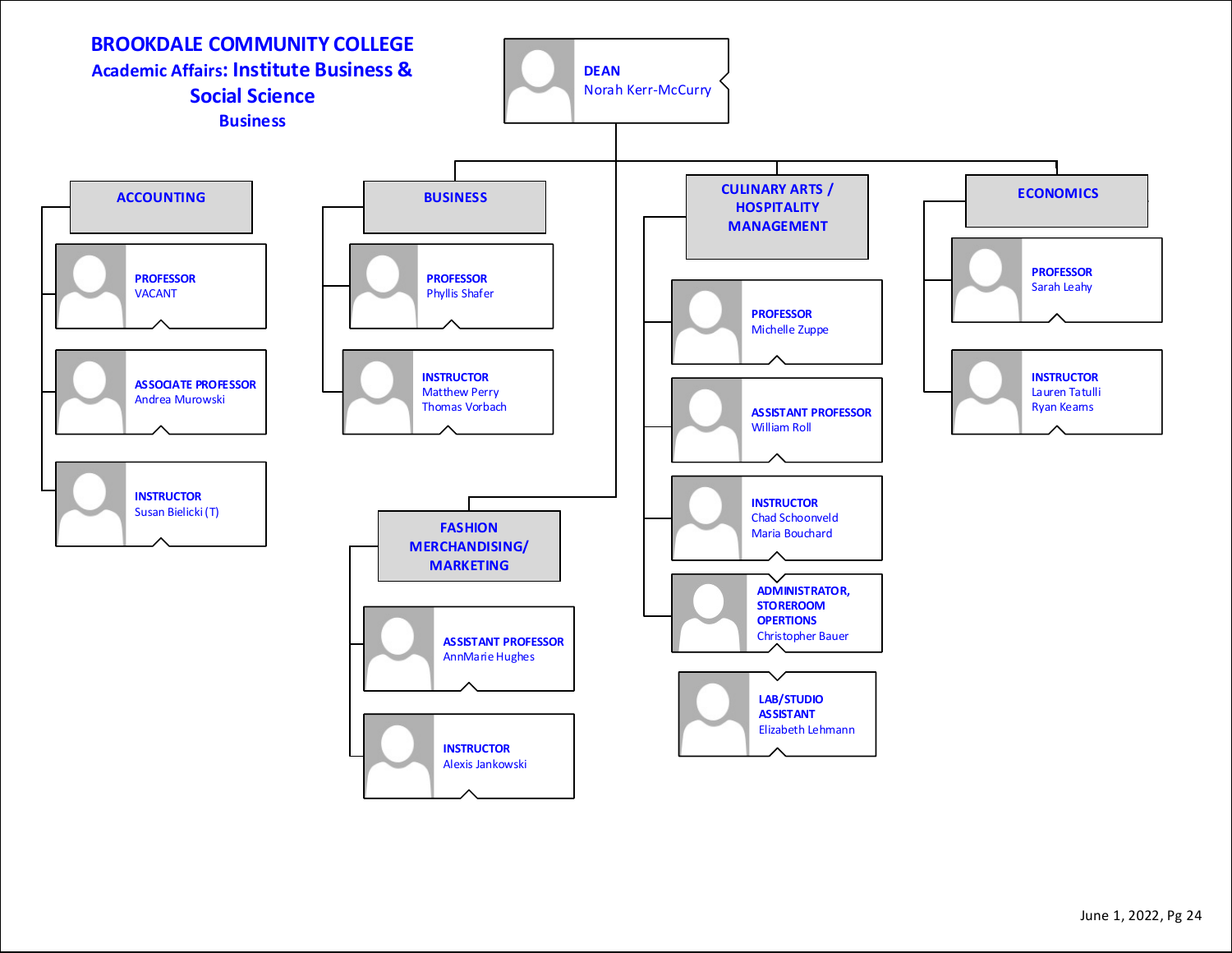![](_page_24_Figure_0.jpeg)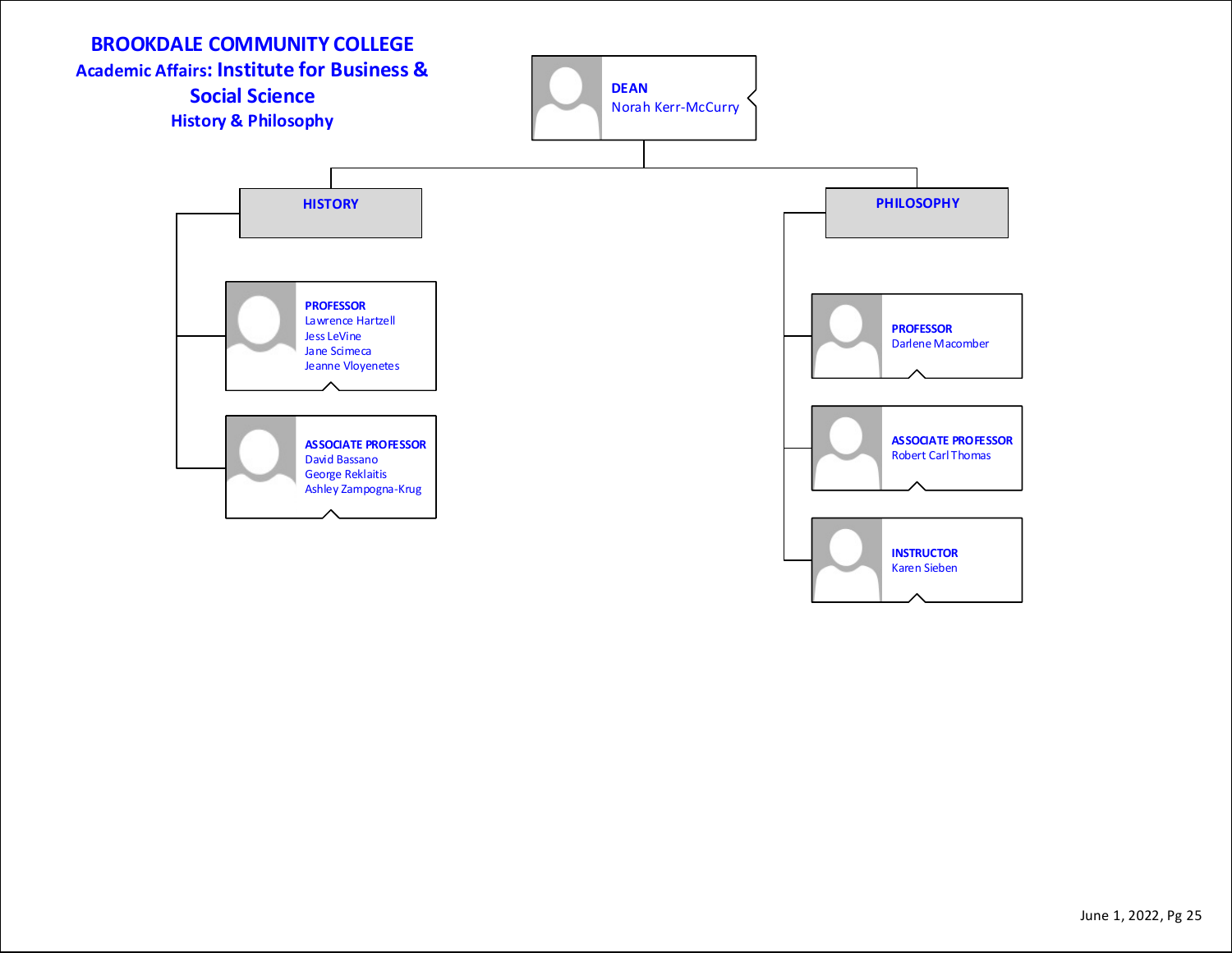![](_page_25_Figure_0.jpeg)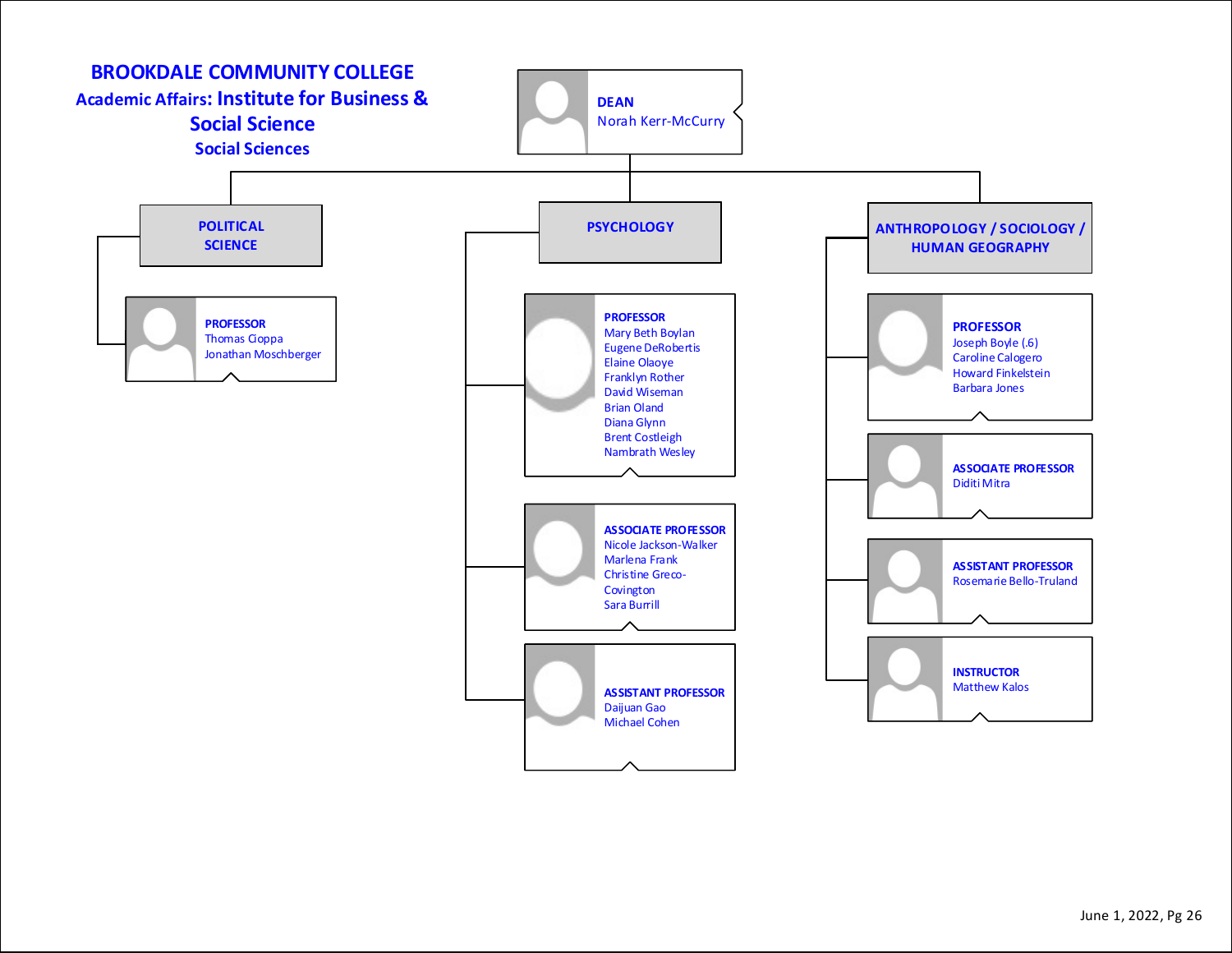![](_page_26_Figure_0.jpeg)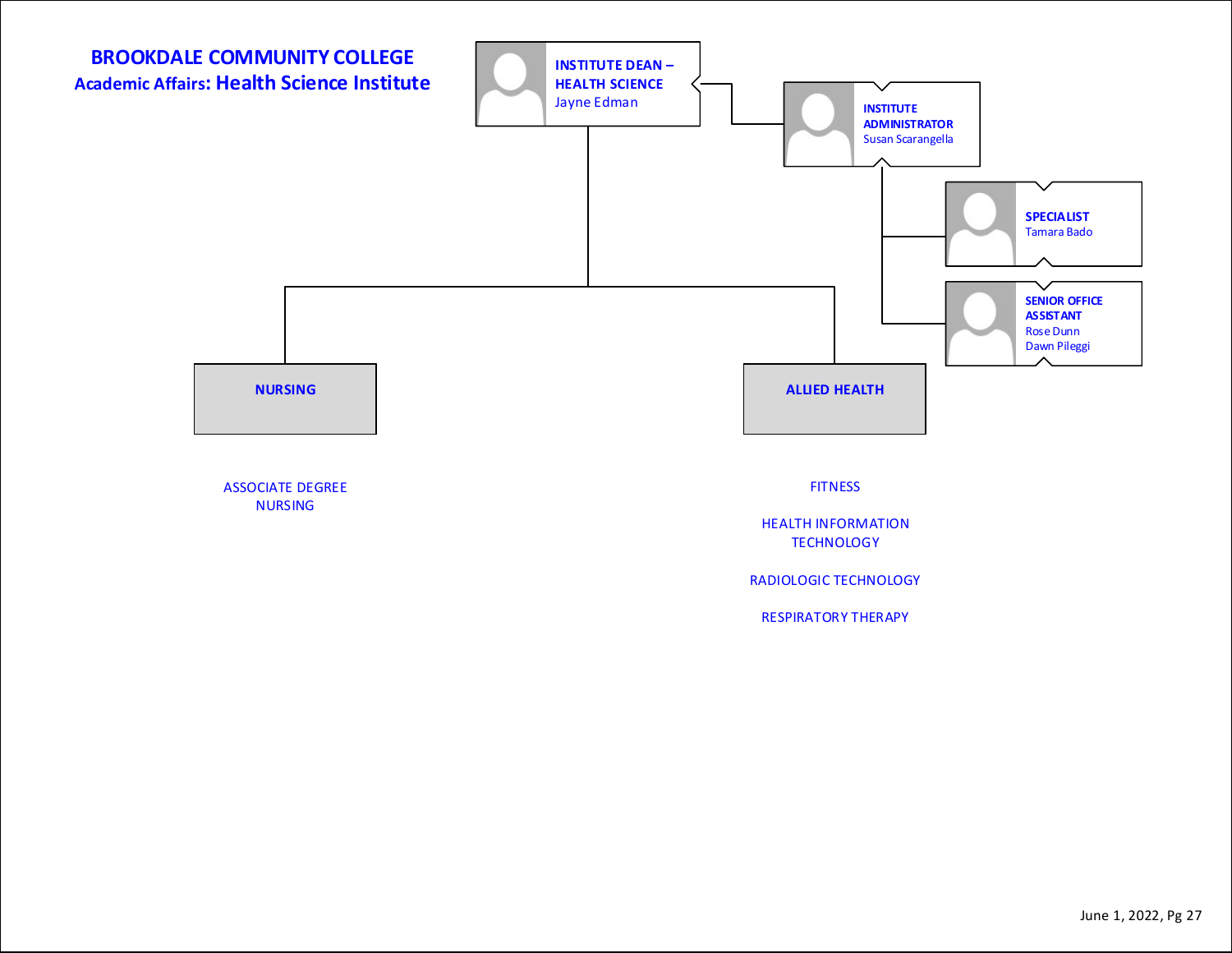**BROOKDALE COMMUNITY COLLEGE Academic Affairs: Health Science Institute Nursing**

![](_page_27_Figure_1.jpeg)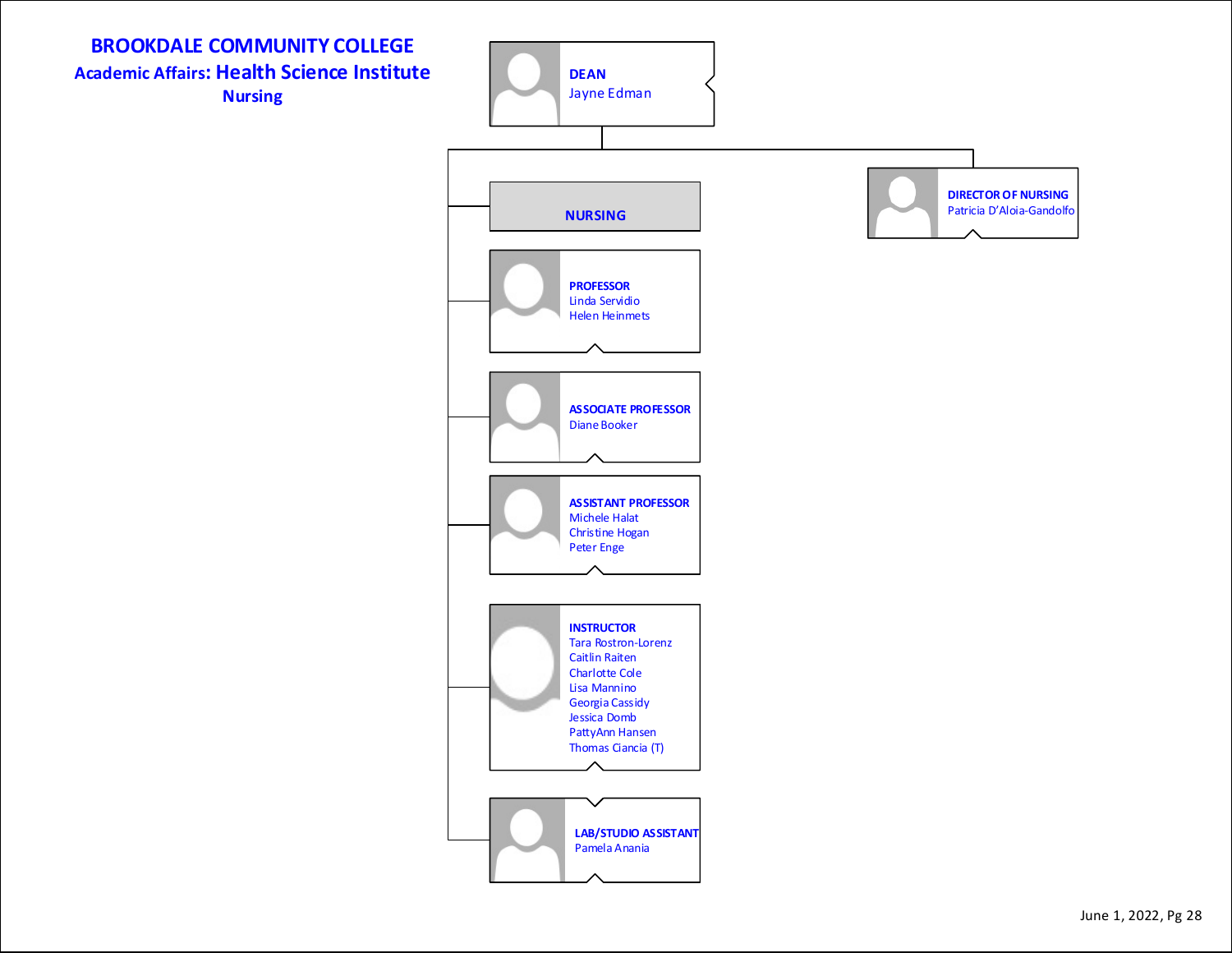![](_page_28_Figure_0.jpeg)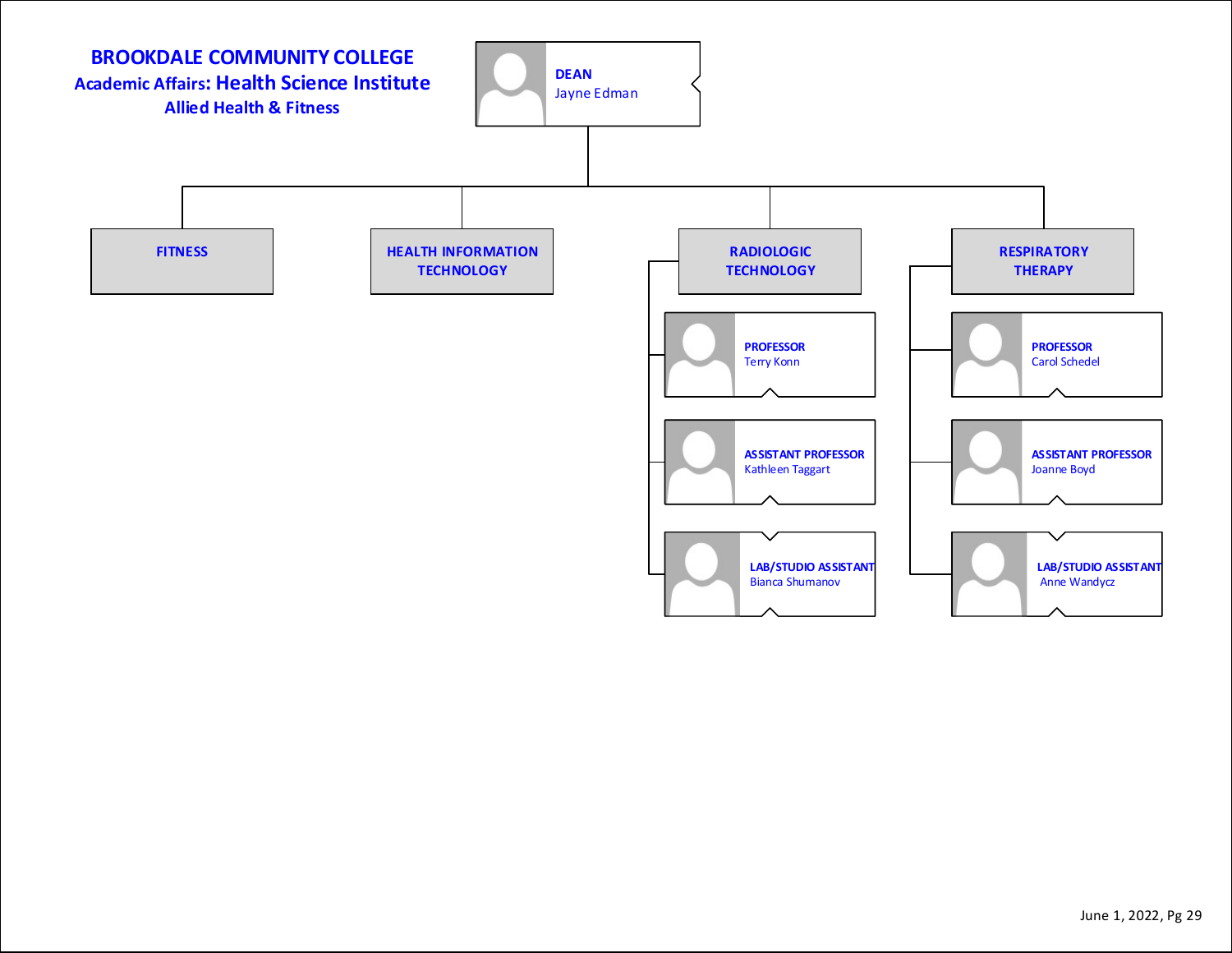## **BROOKDALE COMMUNITY COLLEGE Continuing & Professional Studies**

![](_page_29_Figure_1.jpeg)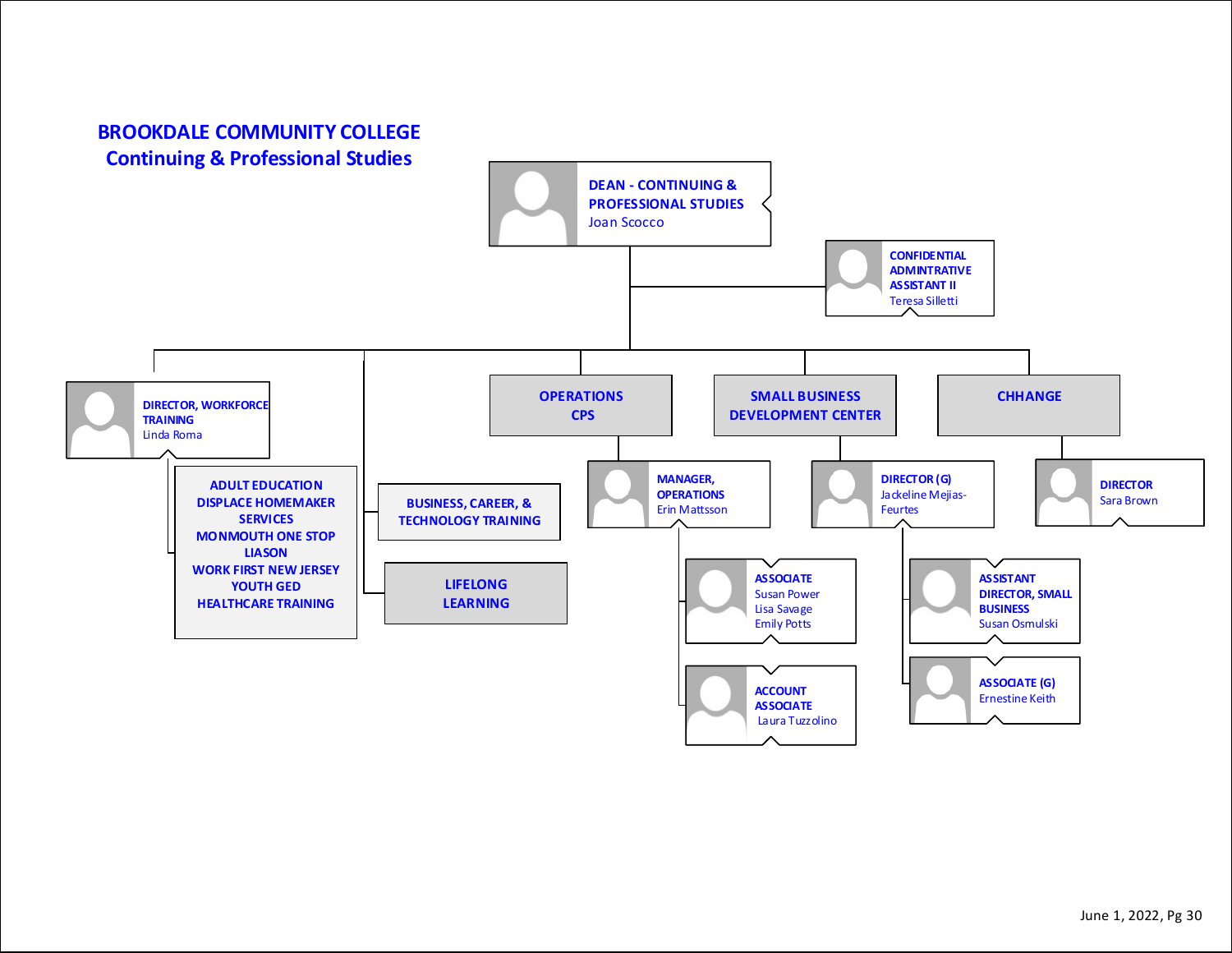## **BROOKDALE COMMUNITY COLLEGE Continuing & Professional Studies WORKFORCE TRAINING**

Juleigh Pattee

![](_page_30_Figure_1.jpeg)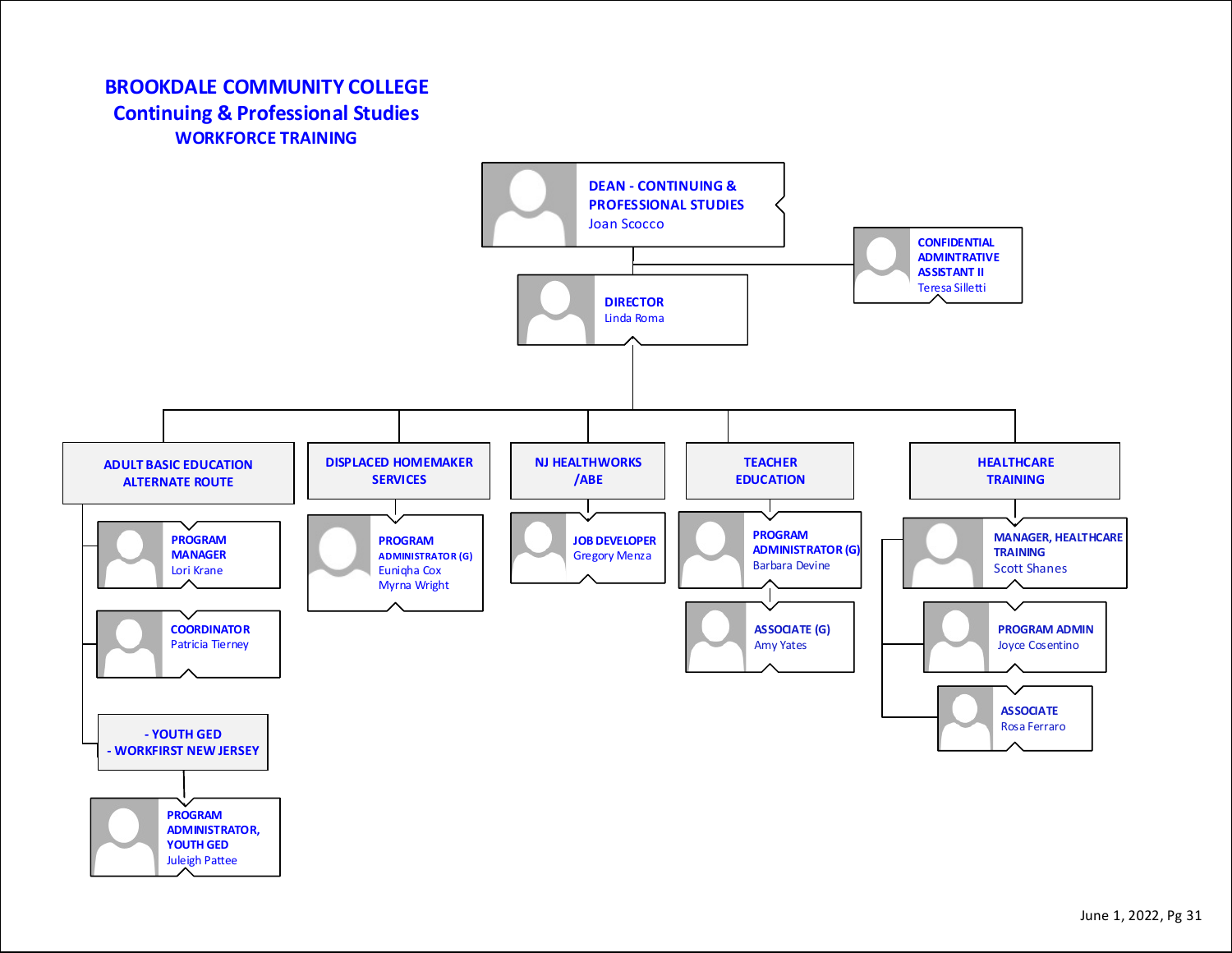![](_page_31_Figure_1.jpeg)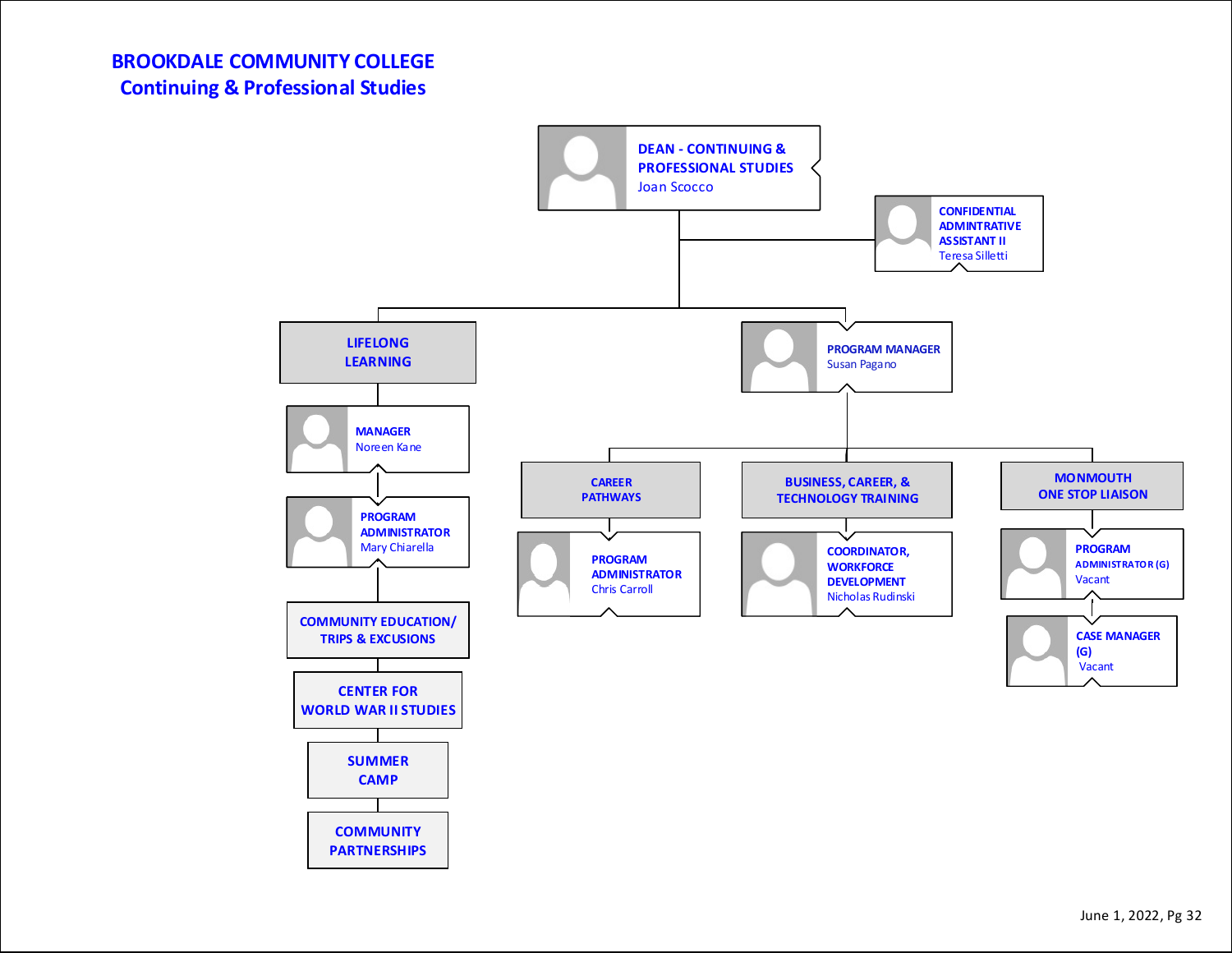**BROOKDALE COMMUNITY COLLEGE Student Affairs Division**

![](_page_32_Figure_1.jpeg)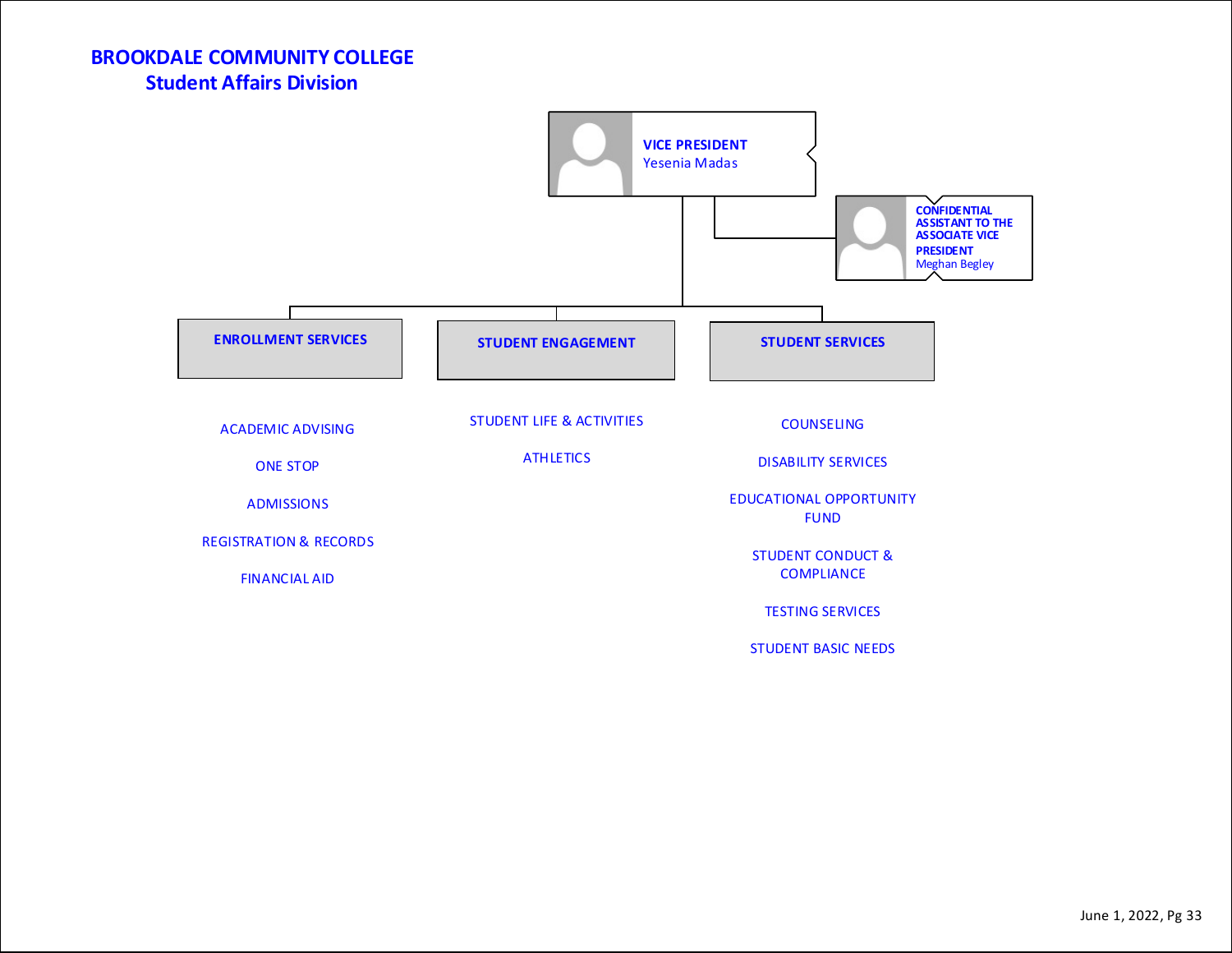![](_page_33_Figure_0.jpeg)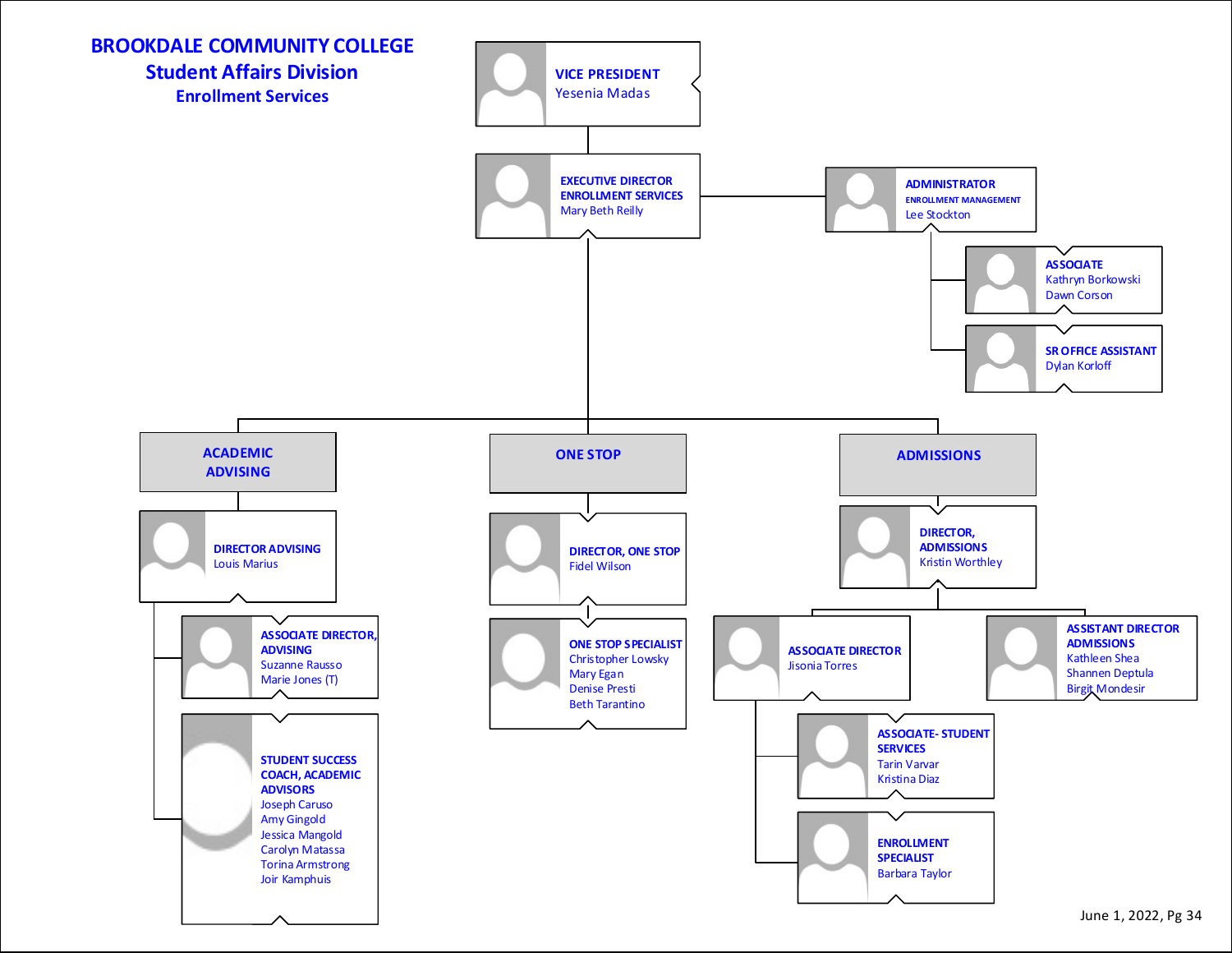![](_page_34_Figure_0.jpeg)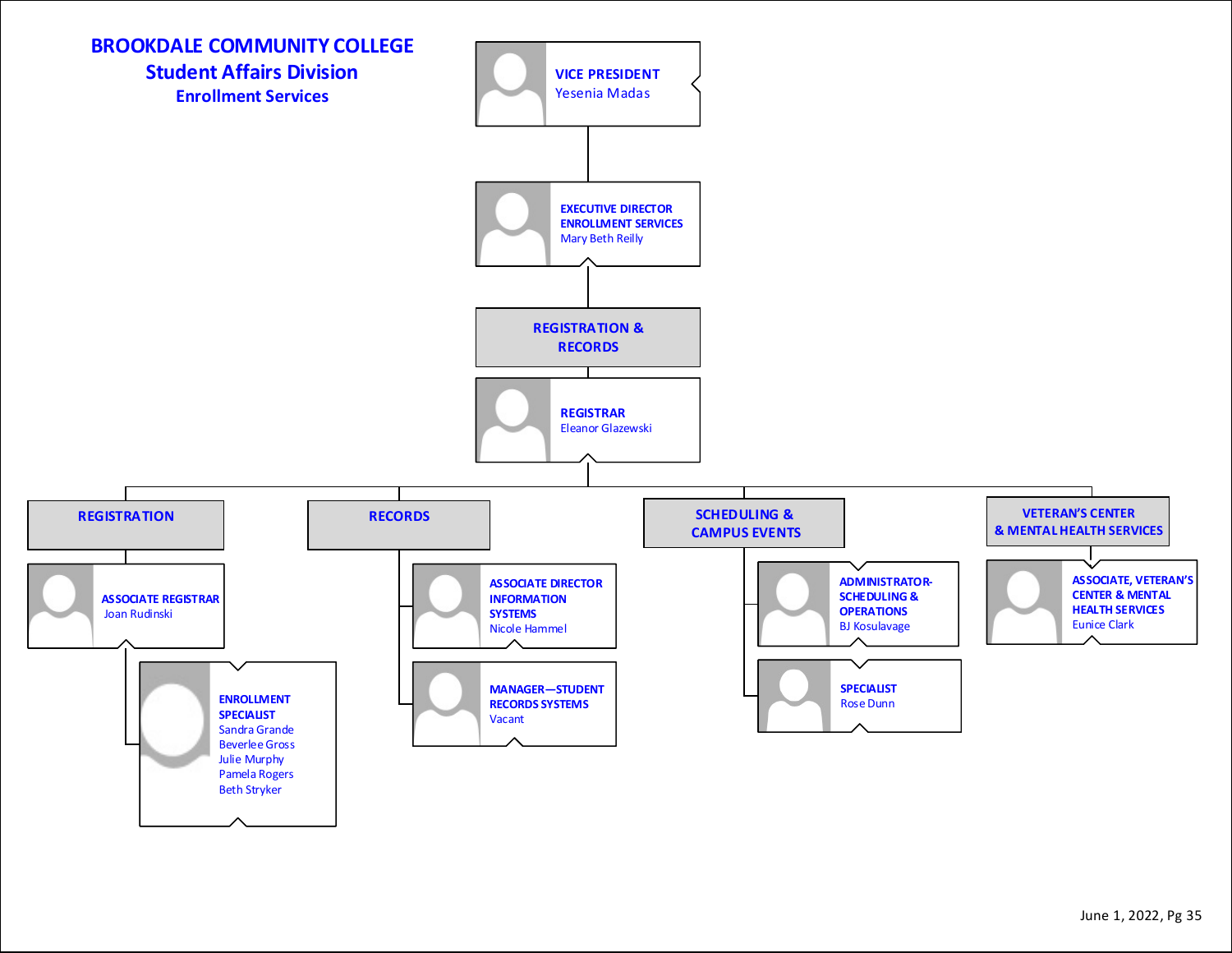![](_page_35_Figure_0.jpeg)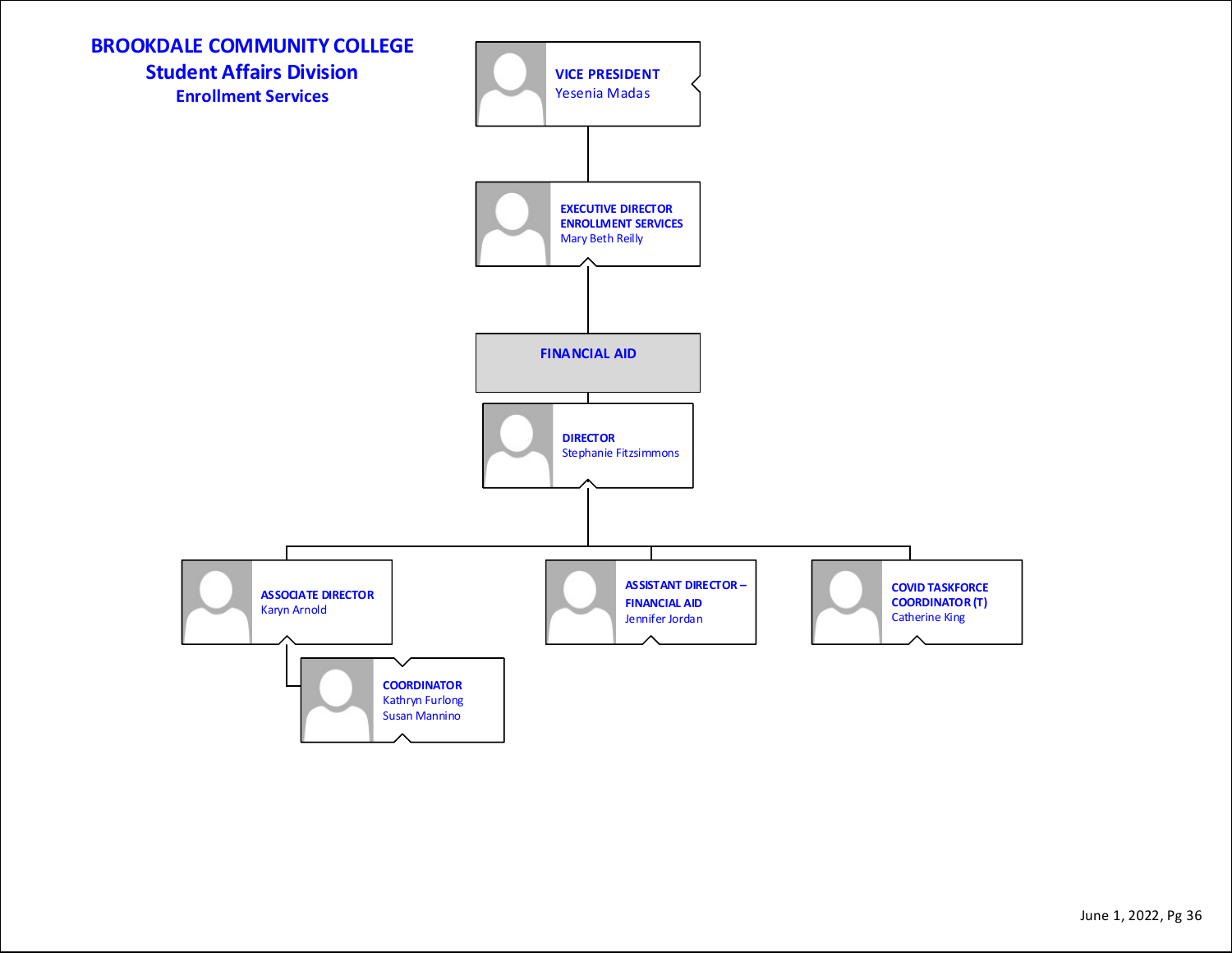![](_page_36_Figure_0.jpeg)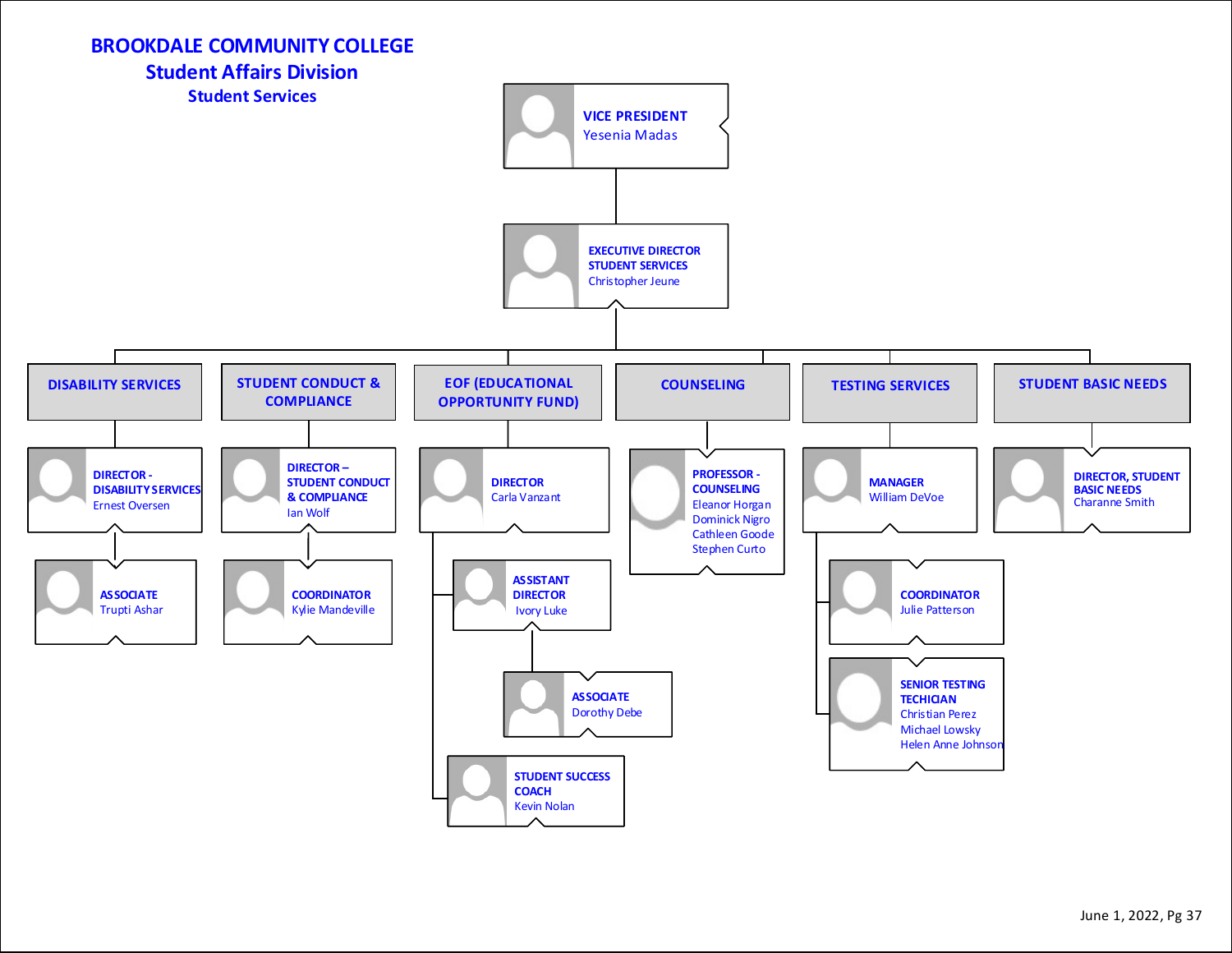![](_page_37_Figure_0.jpeg)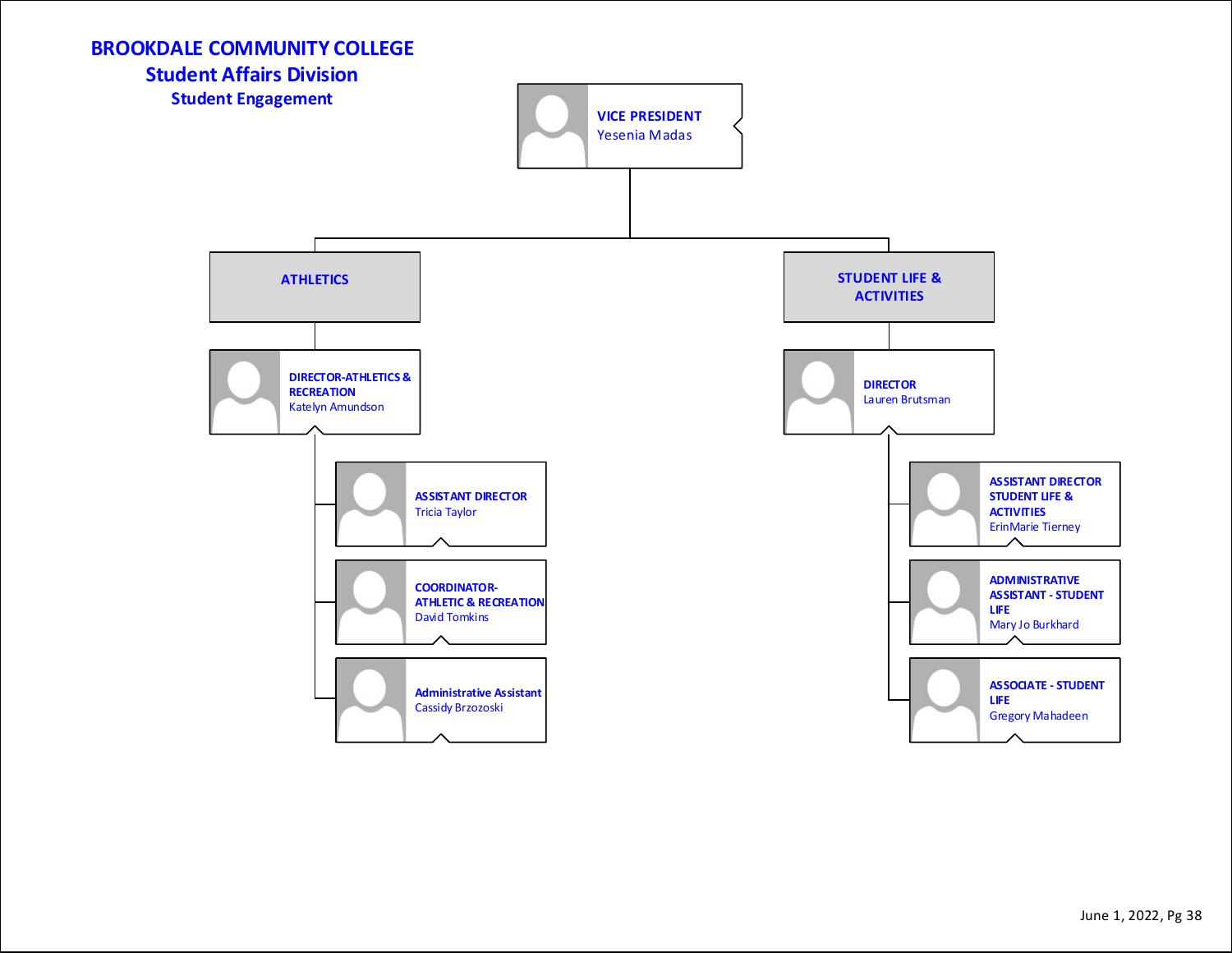# **BROOKDALE COMMUNITY COLLEGE Student Affairs Division Regional Locations / COVID Response Team**

![](_page_38_Figure_1.jpeg)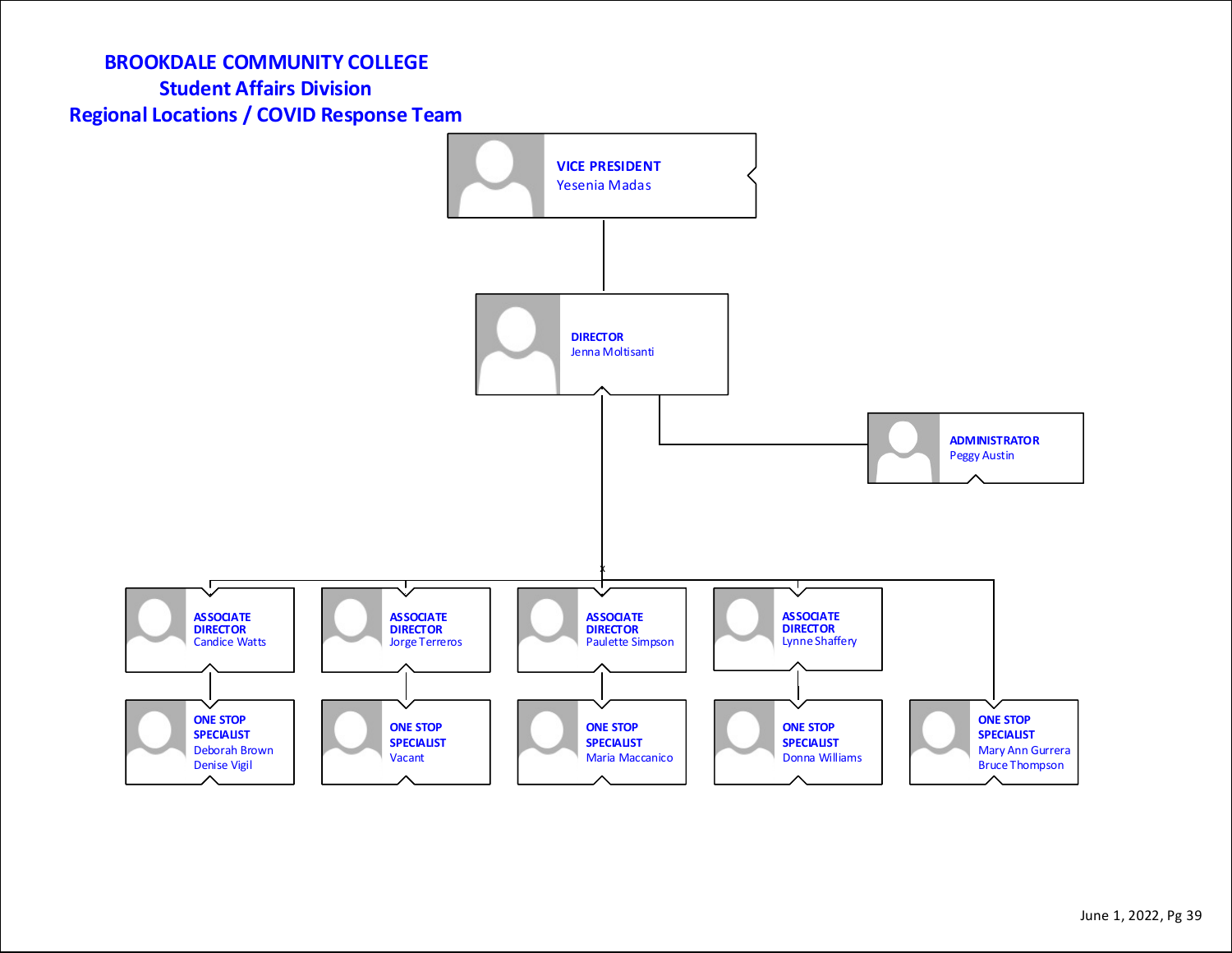## **BROOKDALE COMMUNITY COLLEGE Planning & Institutional Effectiveness**

![](_page_39_Figure_1.jpeg)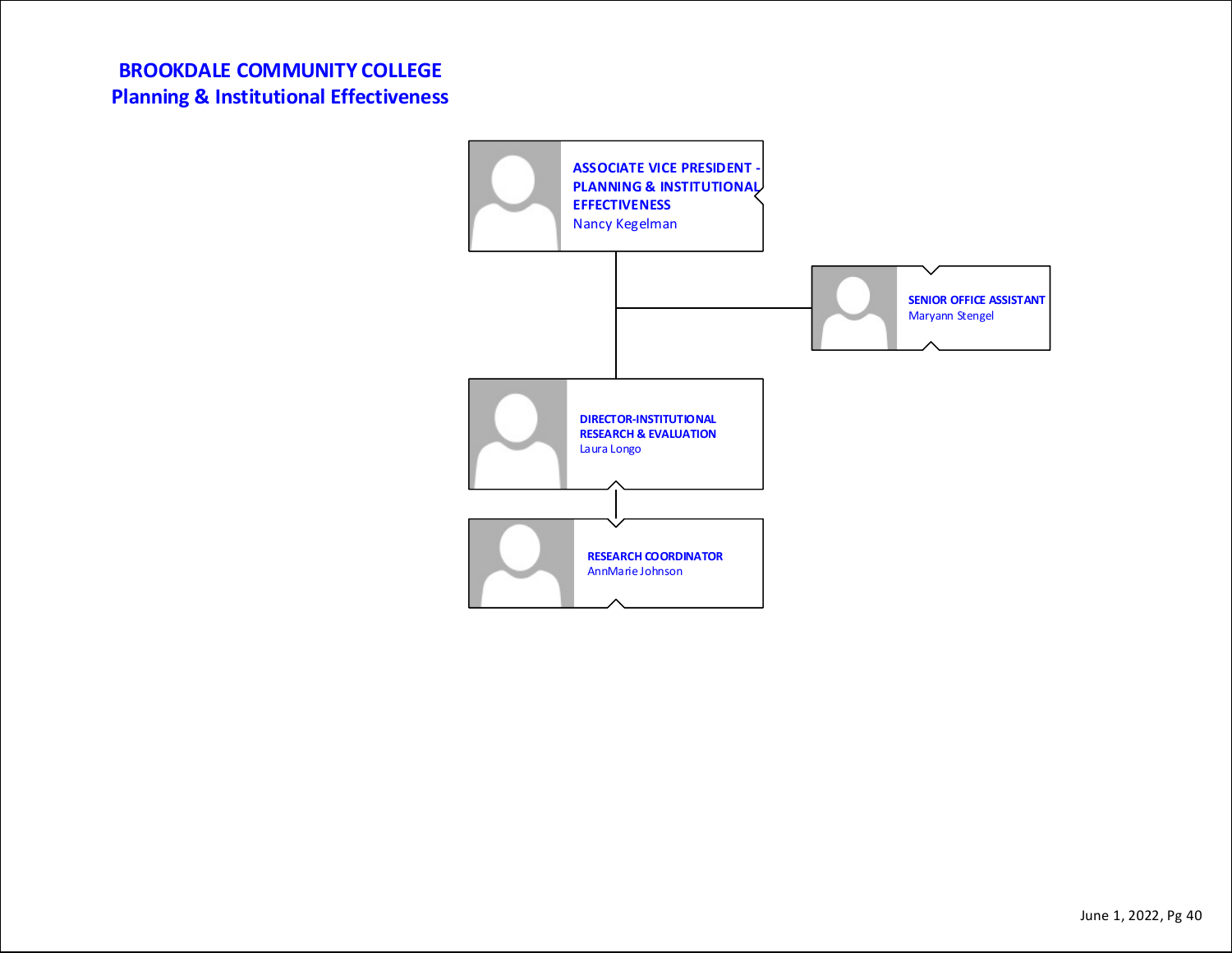![](_page_40_Figure_0.jpeg)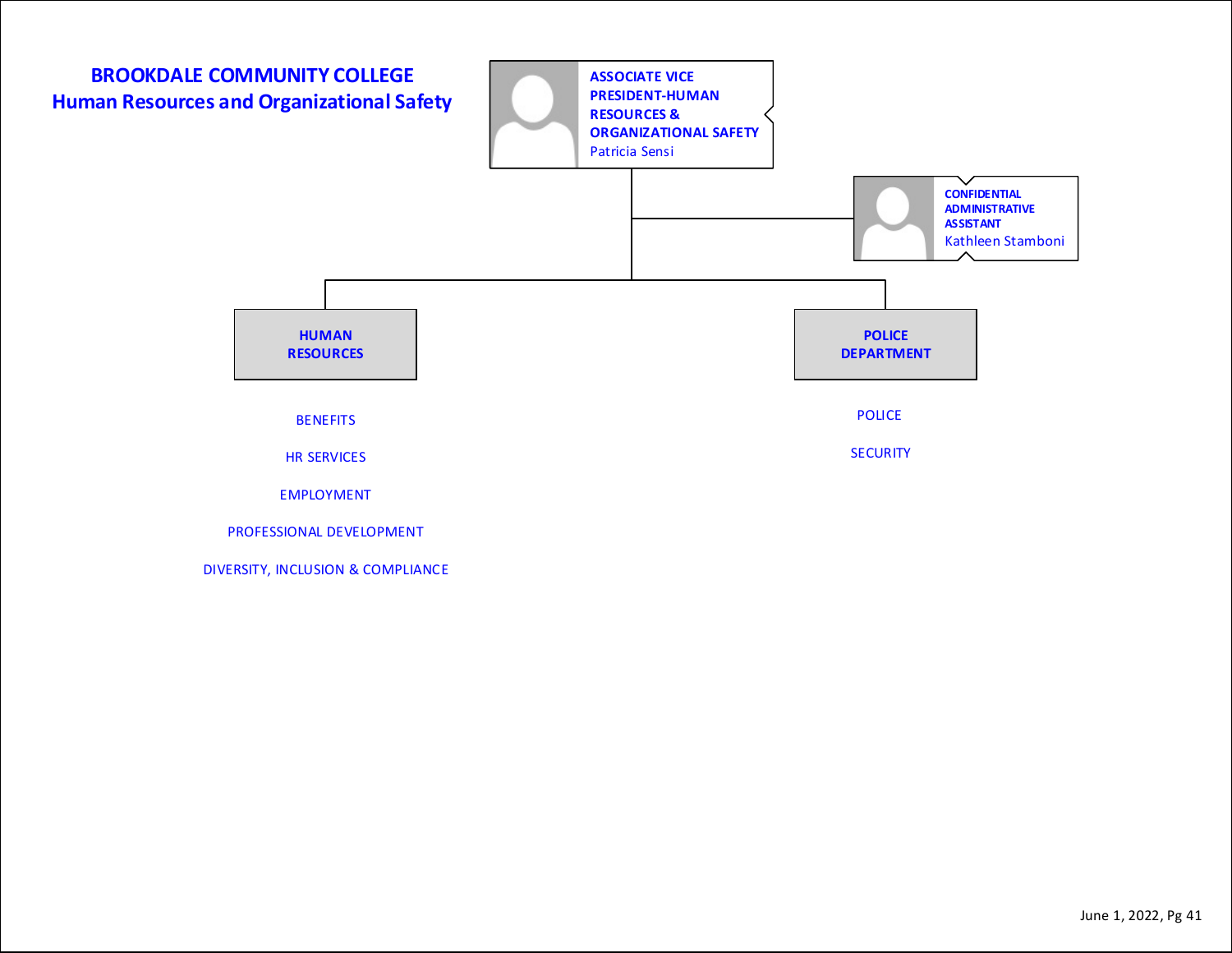![](_page_41_Figure_0.jpeg)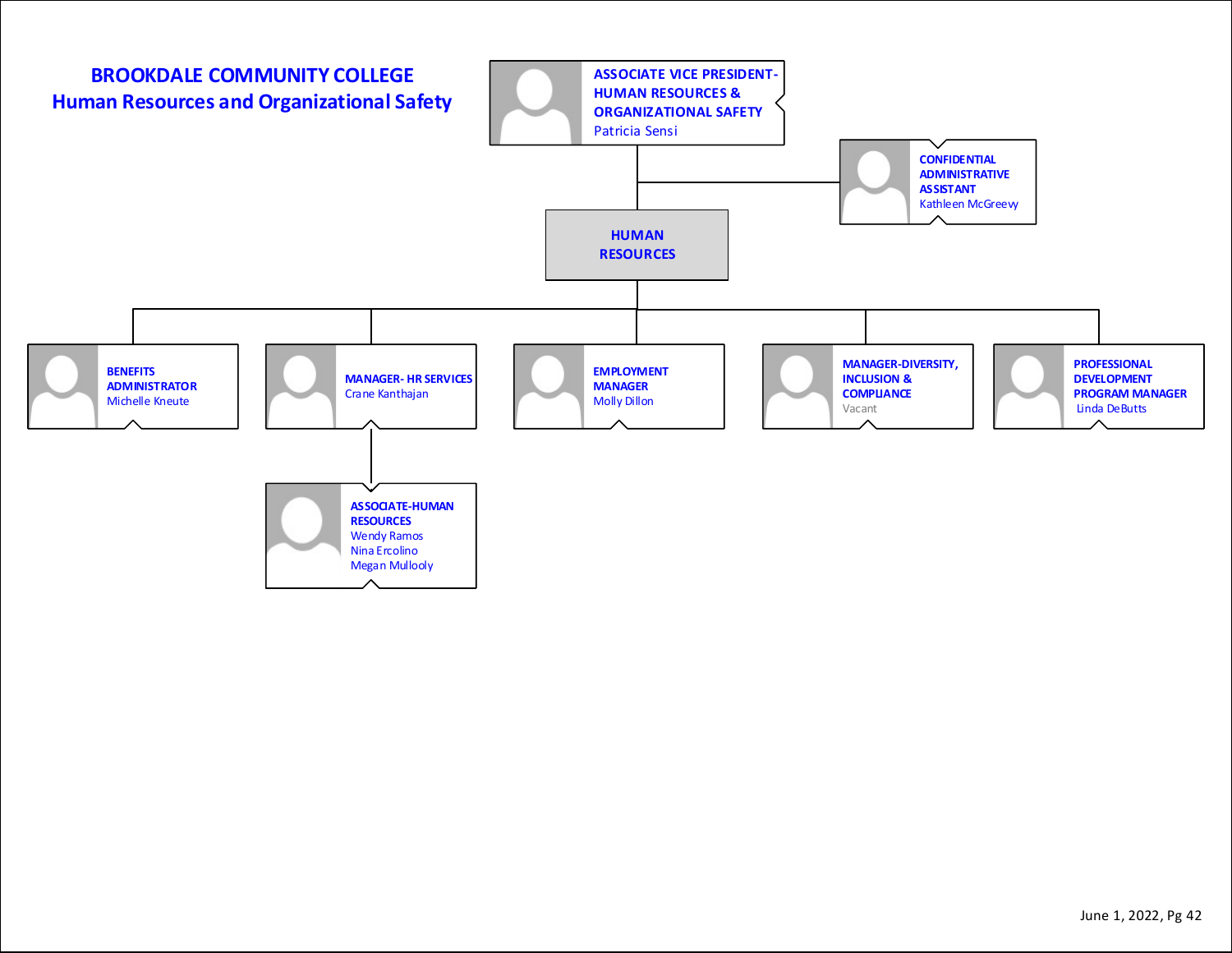![](_page_42_Figure_0.jpeg)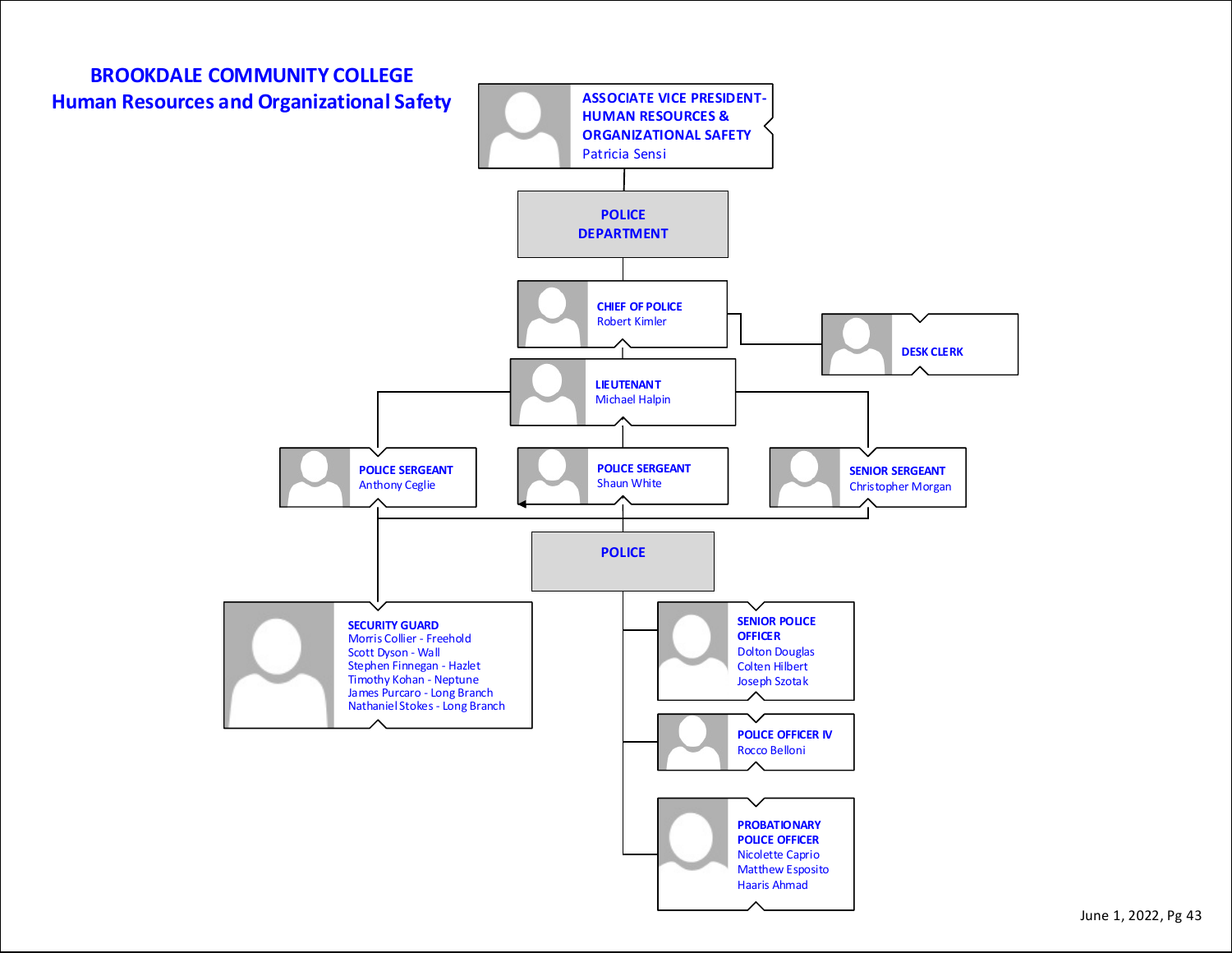## **BROOKDALE COMMUNITY COLLEGE Finance & Operations**

![](_page_43_Figure_1.jpeg)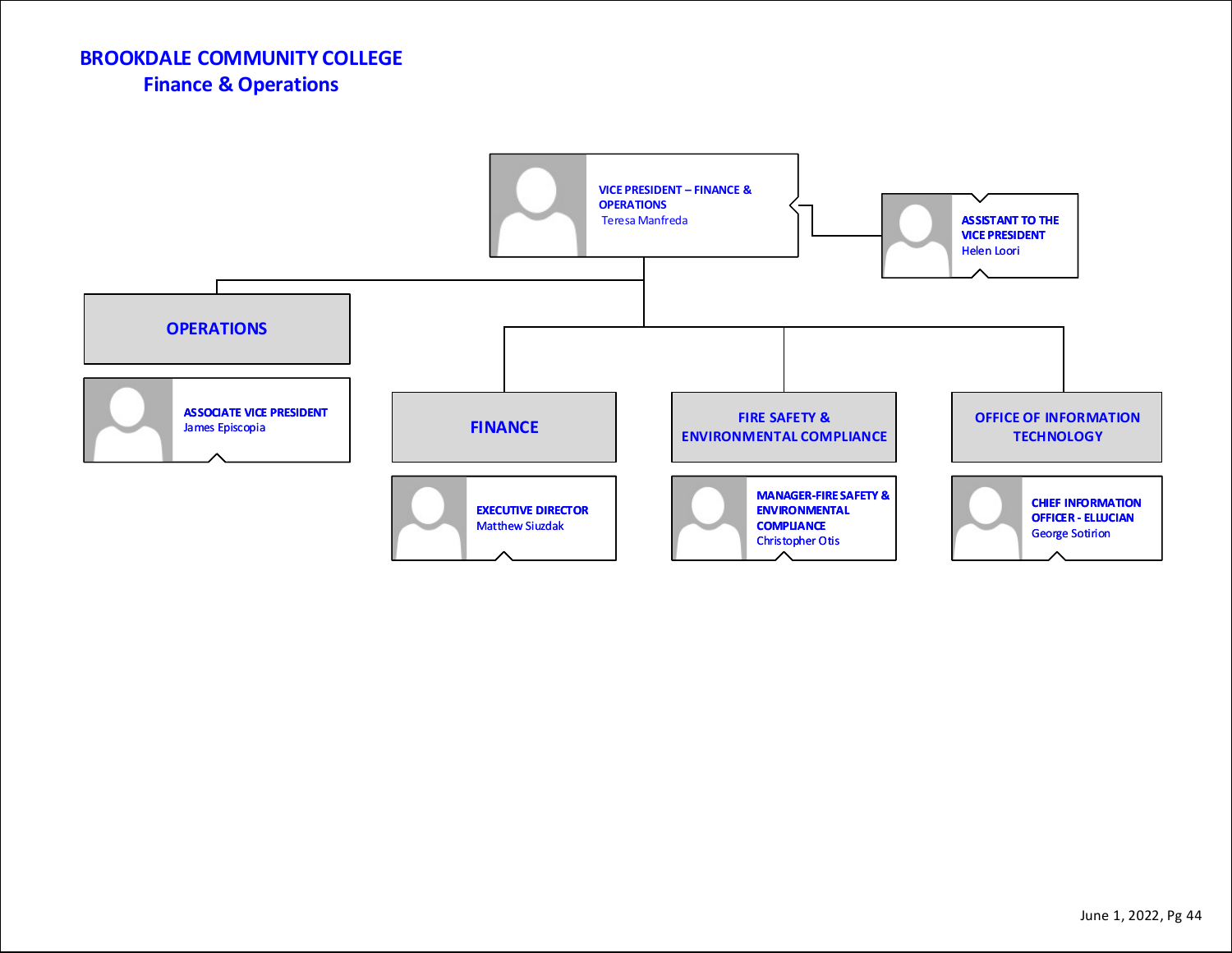![](_page_44_Figure_0.jpeg)

#### June 1, 2022, Pg 45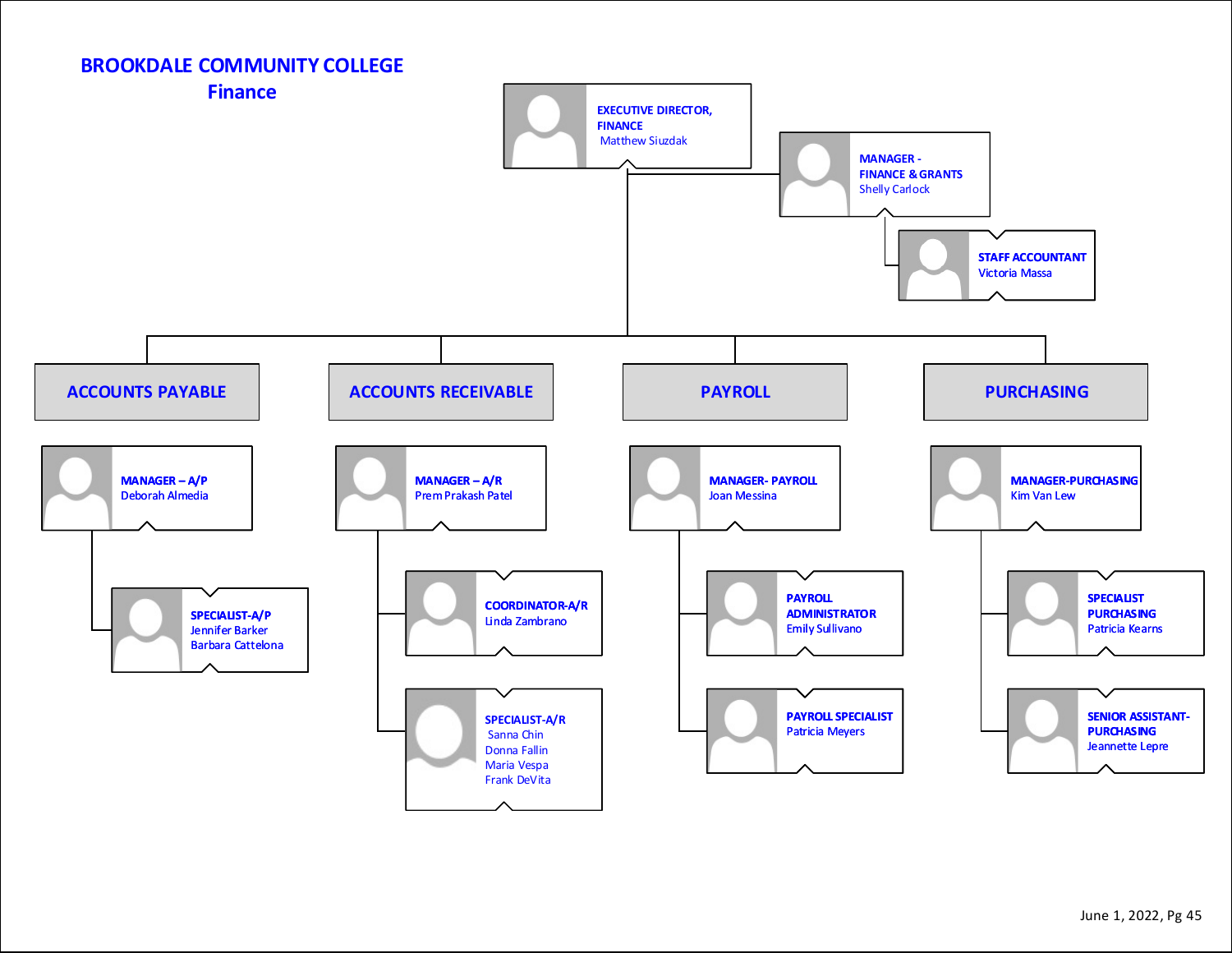## **BROOKDALE COMMUNITY COLLEGE Operations**

![](_page_45_Figure_1.jpeg)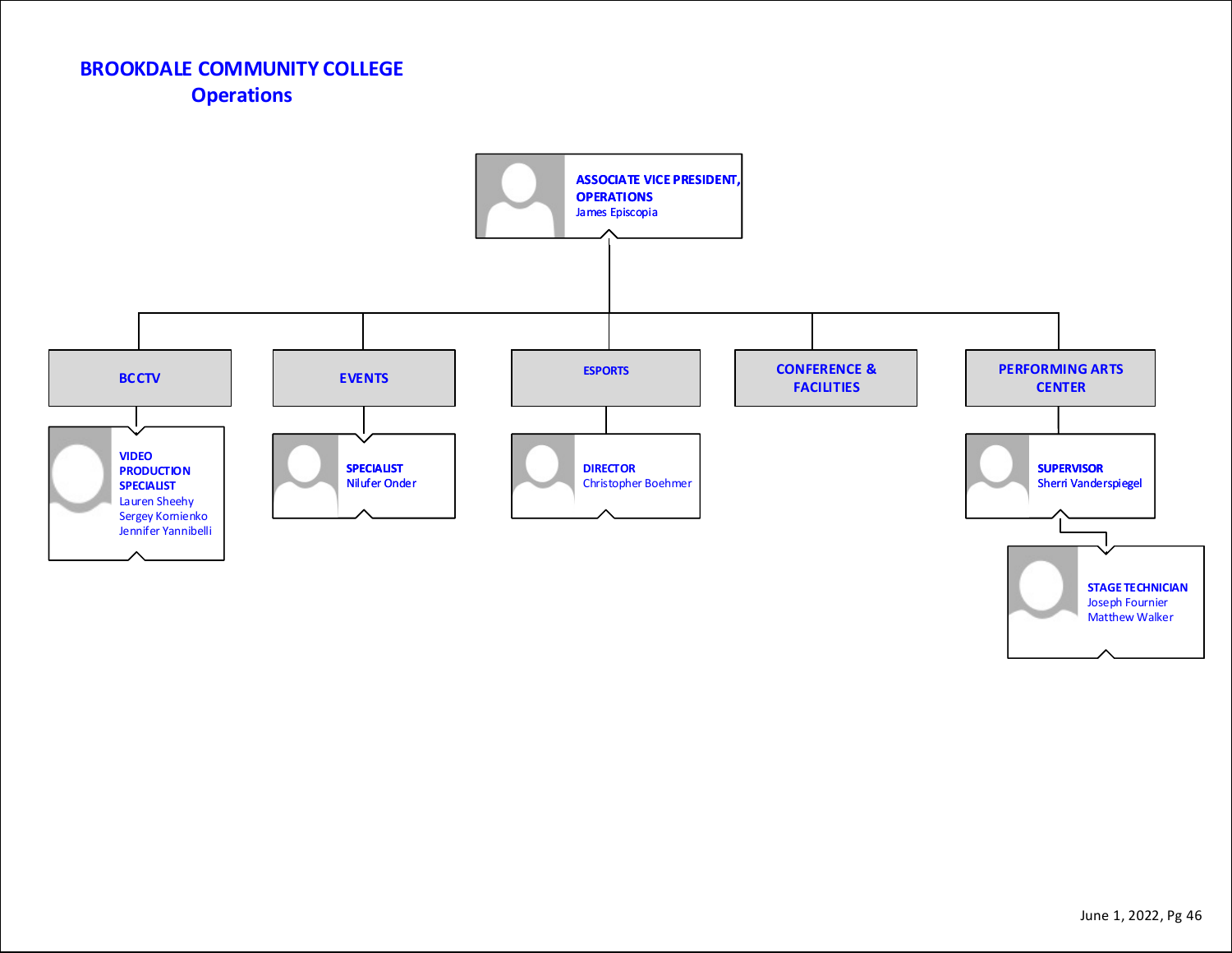# **BROOKDALE COMMUNITY COLLEGE Operations**

![](_page_46_Figure_1.jpeg)